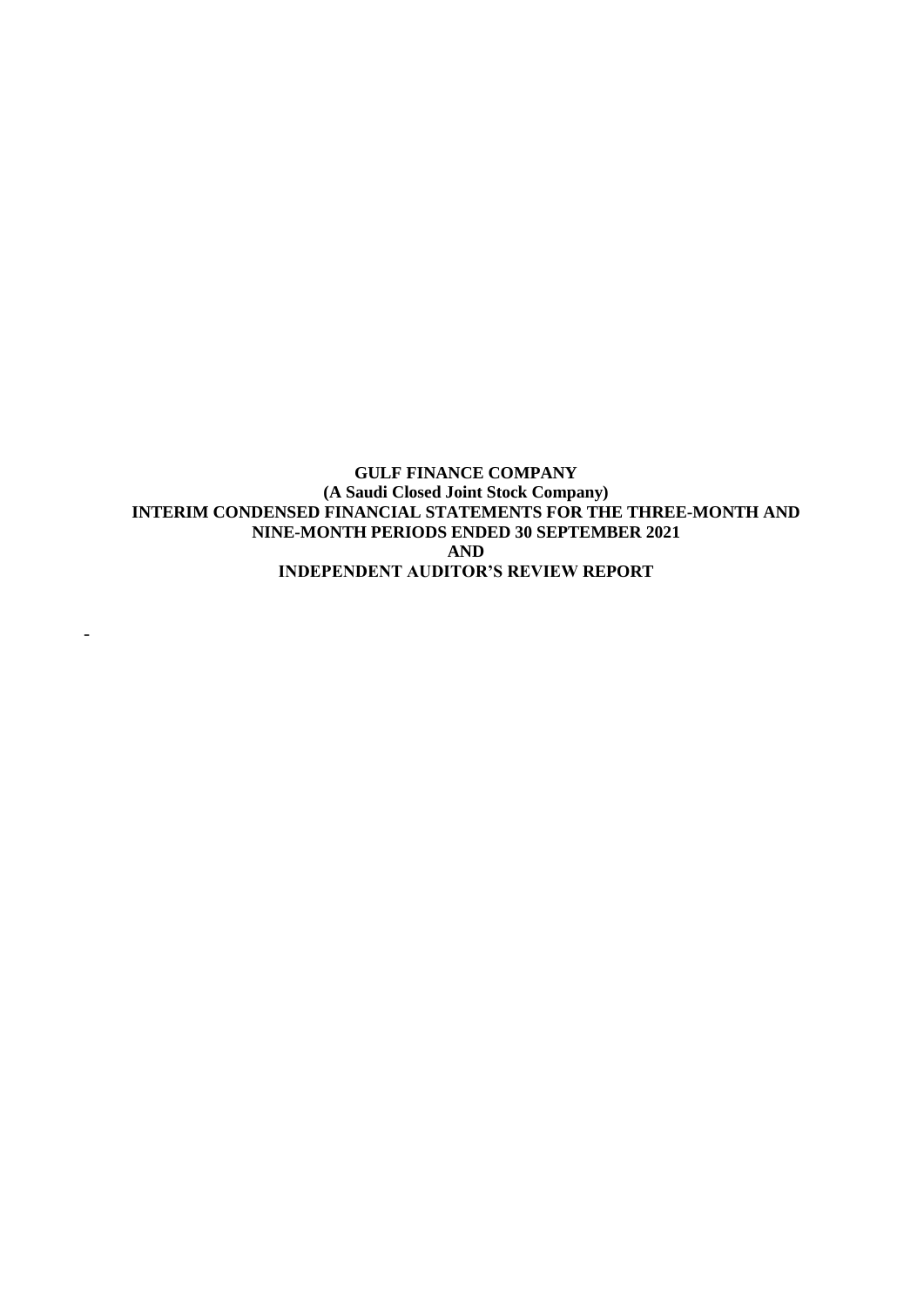# **GULF FINANCE COMPANY (A Saudi Closed Joint Stock Company) INTERIM CONDENSED FINANCIAL STATEMENTS FOR THE THREE-MONTH AND NINE-MONTH PERIODS ENDED 30 SEPTEMBER 2021**

| <b>Table of Contents</b>                                                          | Page   |
|-----------------------------------------------------------------------------------|--------|
| Independent Auditor's Review Report on the Interim Condensed Financial Statements |        |
| Interim Statement of Financial Position                                           | 2      |
| Interim Statement of Comprehensive Income                                         | 3      |
| Interim Statement of Changes in Equity                                            | 4      |
| Interim Statement of Cash Flows                                                   | 5      |
| Notes to the Interim Condensed Financial Statements                               | $6-17$ |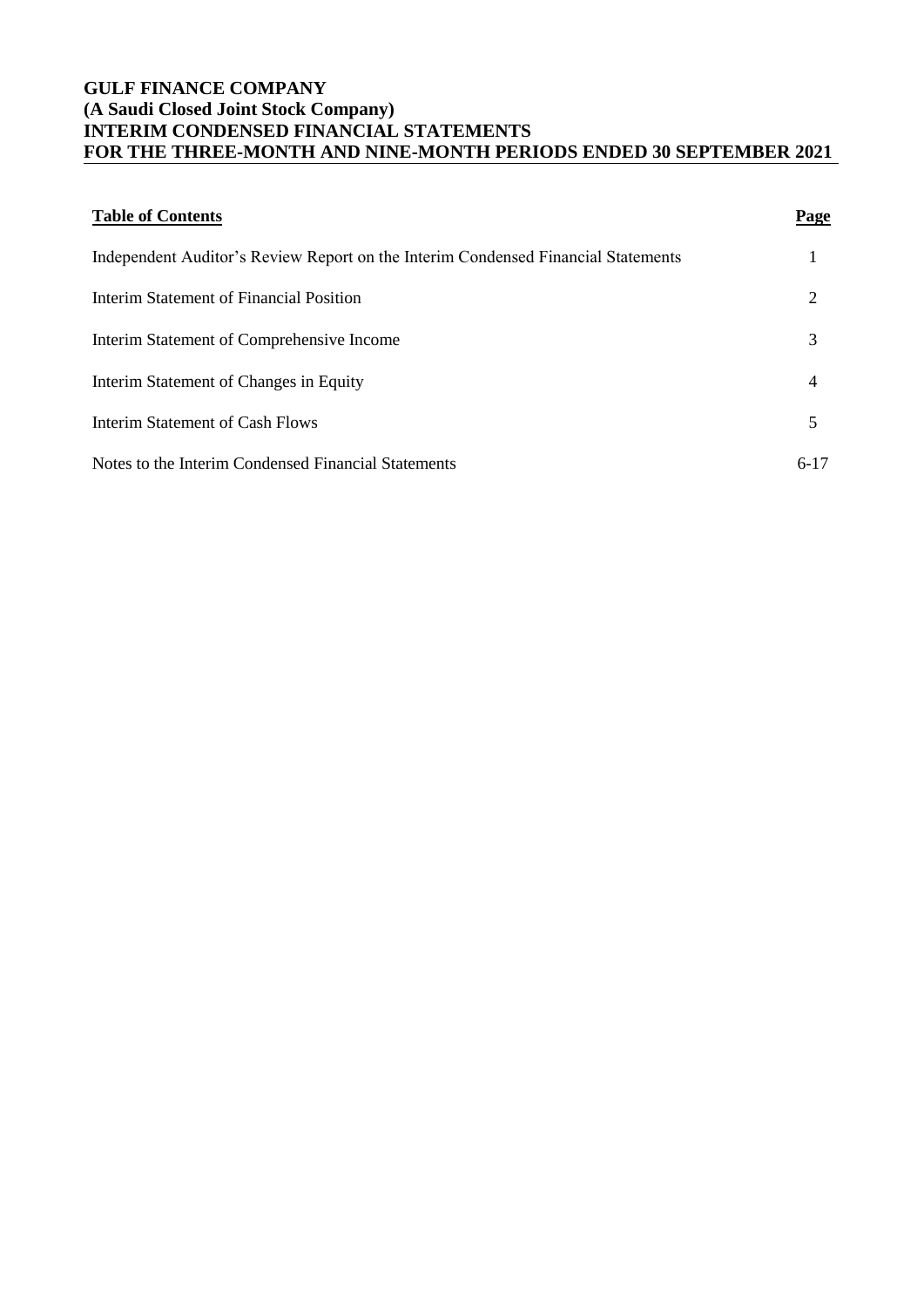

#### INDEPENDENT AUDITOR'S REVIEW REPORT ON THE INTERIM CONDENSED FINANCIAL **STATEMENTS**

#### TO THE SHAREHOLDERS OF GULF FINANCE COMPANY (A SAUDI CLOSED JOINT STOCK COMPANY)

#### **INTRODUCTION**

We have reviewed the accompanying interim statement of financial position of Gulf Finance Company (the "Company") as at 30 September 2021 and the related interim statement of comprehensive income for the threemonth and nine-month periods ended, and the interim statement of changes in equity and interim staternent of cash flows for the nine-month period then ended, and a summary of significant accounting policies and other explanatory notes (the "interim condensed financial statements"). Management is responsible for the preparation and presentation of these interim condensed financial statements in accordance with International Accounting Standard 34 - "Interim Financial Reporting" ("IAS 34") that is endorsed in the Kingdom of Saudi Arabia. Our responsibility is to express a conclusion on these interim condensed financial statements based on our review

#### **SCOPE OF REVIEW**

We conducted our review in accordance with International Standard on Review Engagement 2410, "Review of Interim Financial Information Performed by the Independent Auditor of the Entity", that is endorsed in the Kingdom of Saudi Arabia. A review of interim condensed financial statements consists of making inquiries, primarily of persons responsible for financial and accounting matters and applying analytical and other review procedures. A review is substantially less in scope than an audit conducted in accordance with International Standards on Auditing that are endorsed in the Kingdom of Saudi Arabia and consequently does not erable us to obtain assurance that we would become aware of all significant matters that might be identified in an audit. Accordingly, we do not express an audit opinion.

#### **BASIS FOR QUALIFIED CONCLUSION**

As disclosed under note 6 to the accompanying interim condensed financial statements, during the period, the Company has rescheduled Net Investment in Islamic financing amounting to SR 18,547,640. Upon rescheduling the Company upgraded the respective customers to Stage 1 that is in contravention with the principle requirements under IFRS 9 for Modification of Financial assets. Based on information provided to us by the management, if these impairments were recorded as at 30 September 2021, provision for Net Investment in Islamic Financing would increase by SR 9,908,825, and net income would decrease by SR 9,908,825 for the nine-month period then ended.

#### **OUALIFIED CONCLUSION**

Based on our review, with the exception of the matter described in the preceding paragraph, nothing has come to our attention that causes us to believe that the accompanying interim condensed financial statements are not prepared, in all material respects, in accordance with IAS 34 that is endorsed in the Kingdom of Saudi Arabia.

For Al-Bassam & Co.

Ahmed A. Mohandis **Certified Public Accountant** License No. 477

22 Rabi Al-Awal 1443H 28 October 2021G Riyadh, Kingdom of Saudi Arabia



Riyadh \ Tel: +966 11 206 5333 Fax: +966 11 206 5444<br>P.O.Box 69658 Riyadh 11557

[Al-Bassam & Co.] C.R.1010385804 P.P. license 520/11/323 is a member firm of the PKF international limited which administers a family of legally independent tirms and does not accept any responsibility or liability for the actions or inactions of any Individual member or correspondent firm or firms. . Email: info.sa@pkf.com . Website: www.pkfalbassam.com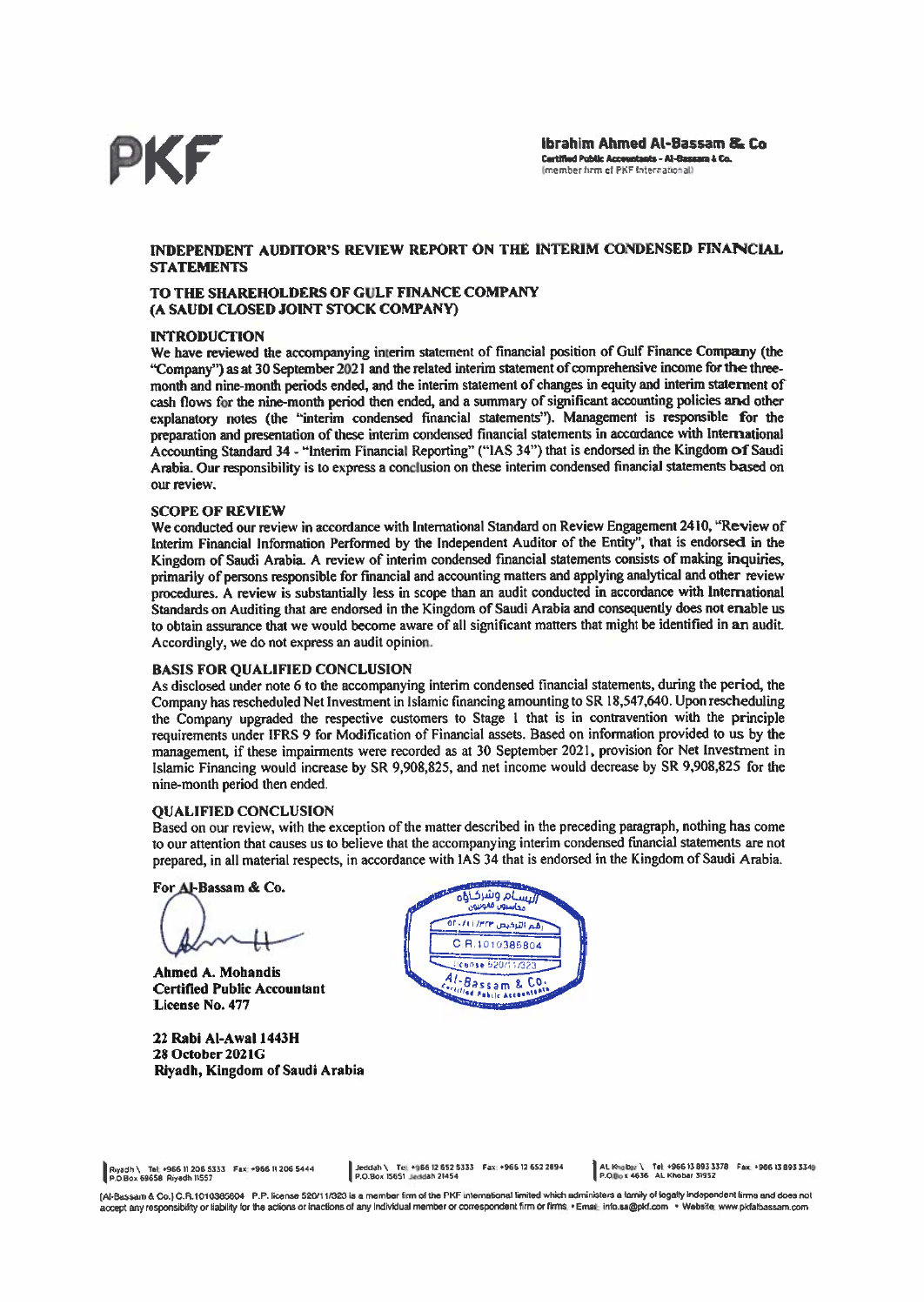# **GULF FINANCE COMPANY (A Saudi Closed Joint Stock Company) INTERIM STATEMENT OF FINANCIAL POSITION AS AT 30 SEPTEMBER 2021 (All amounts in Saudi Riyals unless otherwise stated)**

|                                                          | <b>Notes</b>   | <b>30 September 2021</b><br>(Unaudited) | <b>31 December 2020</b><br>(Audited) |
|----------------------------------------------------------|----------------|-----------------------------------------|--------------------------------------|
| <b>ASSETS</b>                                            |                |                                         |                                      |
| Cash and bank balances                                   | $\mathfrak{S}$ | 7,797,517                               | 10,759,206                           |
| <b>Term Deposits</b>                                     | 5              | 91,415,502                              | 33,039,331                           |
| Prepayments and other receivables                        |                | 1,309,835                               | 1,164,382                            |
| Due from a related party                                 | 6              | 8,917,321                               | 8,348,882                            |
| Net investment in Islamic financing                      | 7              | 187,052,630                             | 188, 127, 000                        |
| Restricted cash deposits                                 |                | 2,267,000                               | 355,720                              |
| Investment carried at FVOCI                              |                | 892,850                                 | 892,850                              |
| Property and equipment                                   |                | 77,216                                  | 104,374                              |
| Intangible assets                                        |                | 96,602                                  | 80,000                               |
| Right-of-use assets                                      |                | 49,370                                  | 98,741                               |
| <b>TOTAL ASSETS</b>                                      |                | 299,875,843                             | 242,970,486                          |
| <b>EQUITY AND LIABILITIES</b>                            |                |                                         |                                      |
| <b>EQUITY</b>                                            |                |                                         |                                      |
| Share capital                                            | 8              | 100,000,000                             | 100,000,000                          |
| Statutory reserve                                        |                | 994,257                                 | 994,257                              |
| <b>Accumulated losses</b>                                |                | (4,078,432)                             | (7,933,496)                          |
| Actuarial gain on employees' post-employment<br>benefits |                | 457,878                                 | 457,878                              |
| <b>TOTAL EQUITY</b>                                      |                | 97,373,703                              | 93,518,639                           |
| <b>LIABILITIES</b>                                       |                |                                         |                                      |
| Other payables and accruals                              |                | 2,795,434                               | 3,452,799                            |
| Lease liabilities                                        |                | 34,423                                  | 102,009                              |
| Due to a related party                                   | 6              | 14,065                                  | 92,340                               |
| Provision for zakat                                      | 9              | 1,084,238                               | 476,502                              |
| <b>Financial facilities</b>                              | 10             | 196,866,354                             | 143,667,099                          |
| Employees' post-employment benefits                      |                | 1,707,626                               | 1,661,098                            |
| <b>TOTAL LIABILITIES</b>                                 |                | 202,502,140                             | 149,451,847                          |
| <b>TOTAL EQUITY AND LIABILITIES</b>                      |                | 299,875,843                             | 242,970,486                          |
| <b>Contingencies and Commitments</b>                     | 13             |                                         |                                      |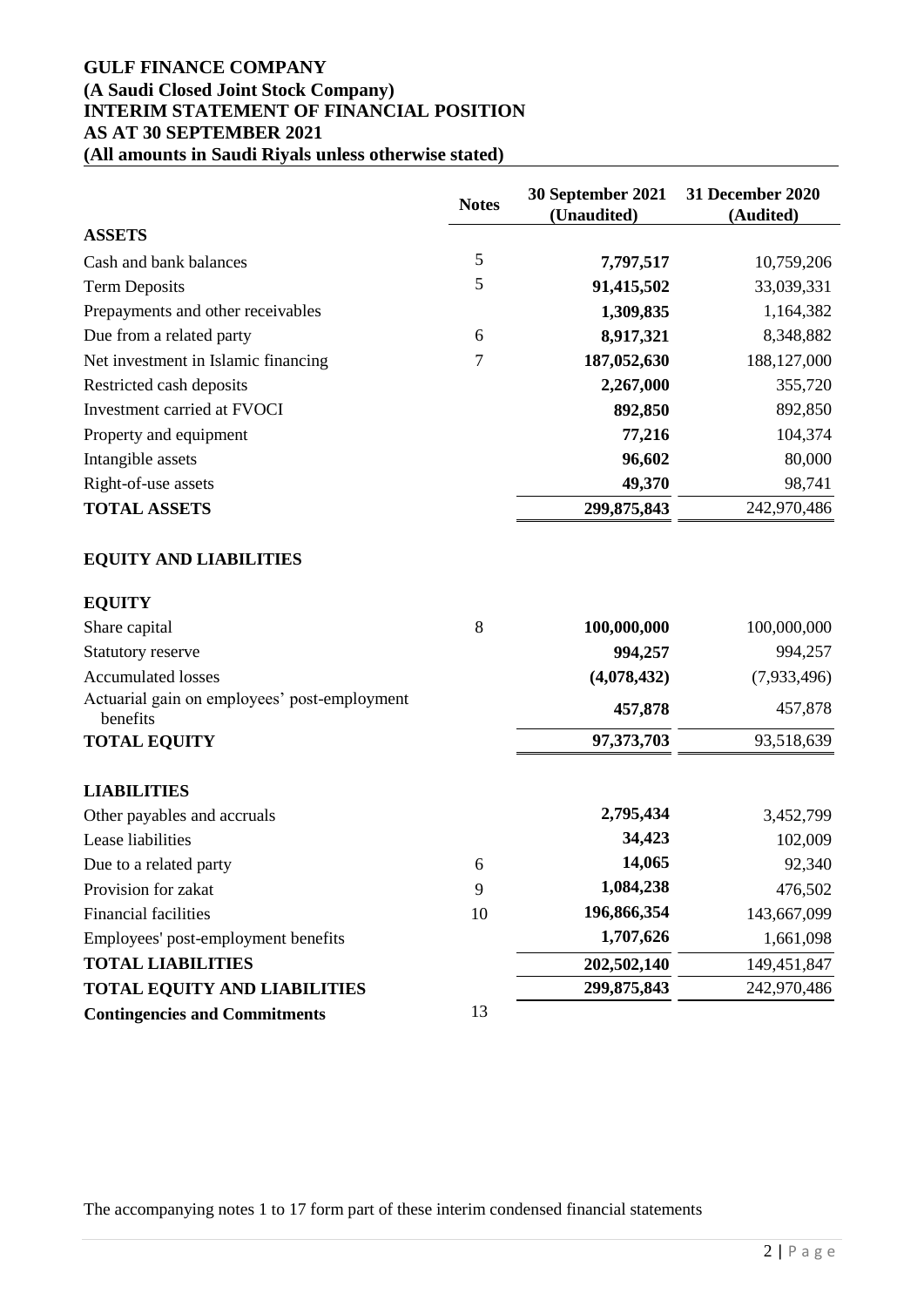# **GULF FINANCE COMPANY**

# **(A Saudi Closed Joint Stock Company)**

**INTERIM STATEMENT OF COMPREHENSIVE INCOME**

**FOR THE THREE-MONTH AND NINE-MONTH PERIODS ENDED 30 SEPTEMBER 2021**

**(All amounts in Saudi Riyals unless otherwise stated)**

|                                                                                      |             |                            | For the three-month period For the nine-month period<br><b>Ended</b> |                            | <b>Ended</b>               |
|--------------------------------------------------------------------------------------|-------------|----------------------------|----------------------------------------------------------------------|----------------------------|----------------------------|
|                                                                                      | <b>Note</b> | 2021                       | 30 September 30 September 30 September 30 September<br>2020          | 2021                       | 2020                       |
|                                                                                      |             | (Unaudited)                | (Unaudited)                                                          | (Unaudited)                | (Unaudited)                |
| <b>INCOME FROM ISLAMIC</b><br><b>FINANCING, NET</b><br><b>OPERATING (EXPENSES) /</b> |             | 4,459,661                  | 4,930,737                                                            | 12,712,012                 | 14,392,926                 |
| <b>INCOME</b>                                                                        |             |                            |                                                                      |                            |                            |
| Finance cost<br>General and administrative expenses                                  |             | (1,927,491)<br>(2,905,701) | (1,704,474)<br>(2,988,542)                                           | (4,773,305)<br>(8,313,758) | (3,105,902)<br>(8,329,457) |
| Impairment on Islamic financing                                                      | 7.2         | 272,071                    | 232,163                                                              | (238, 783)                 | (352, 725)                 |
| Impairment on fair value measurement<br>of assets repossessed held for sale          |             |                            | (183,000)                                                            |                            | (549,000)                  |
| Other expense / income, net                                                          | 12          | 2,796,142                  | 1,063,966                                                            | 5,432,807                  | (1,228,196)                |
| <b>NET OPERATING INCOME</b><br><b>BEFORE ZAKAT</b>                                   |             | 2,694,682                  | 1,350,850                                                            | 4,818,973                  | 827,646                    |
| Zakat                                                                                | 9           | (537, 596)                 | (81,758)                                                             | (963,909)                  | (165, 528)                 |
| <b>NET INCOME FOR THE PERIOD</b><br><b>OTHER COMPREHENSIVE</b><br><b>INCOME</b>      |             | 2,157,086                  | 1,269,092                                                            | 3,855,064                  | 662,118                    |
| <b>TOTAL COMPREHENSIVE</b><br><b>INCOME FOR THE PERIOD</b>                           |             | 2,157,086                  | 1,269,092                                                            | 3,855,064                  | 662,118                    |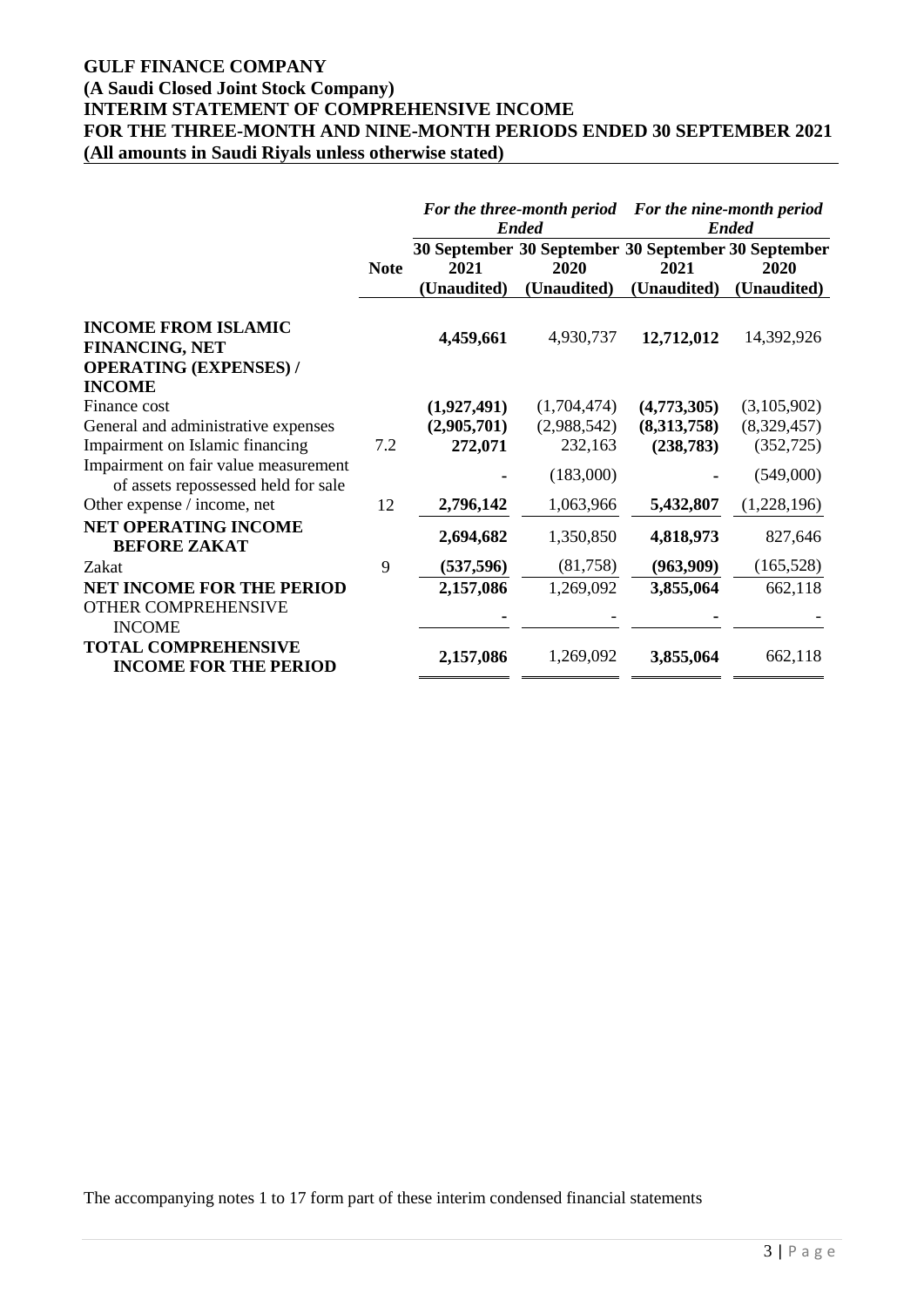# **GULF FINANCE COMPANY (A Saudi Closed Joint Stock Company) INTERIM STATEMENT OF CHANGES IN EQUITY FOR THE NINE-MONTH PERIOD ENDED 30 SEPTEMBER 2021 (All amounts in Saudi Riyals unless otherwise stated)**

| For the nine-month period ended<br>30 September 2020 | <b>Share</b><br>capital | <b>Statutory</b><br>reserve | <b>Accumulated</b><br><b>Losses</b> | Actuarial gain on<br>post-employment<br>benefits | <b>Total equity</b> |
|------------------------------------------------------|-------------------------|-----------------------------|-------------------------------------|--------------------------------------------------|---------------------|
| Balance as at 1 January 2020 – Audited               | 100,000,000             | 994,257                     | (2,510,478)                         | 532,397                                          | 99,016,176          |
| Comprehensive income for the period                  |                         |                             | 662,118                             |                                                  | 662,118             |
| Balance as at 30 September 2020 (Unaudited)          | 100,000,000             | 994,257                     | (1,848,360)                         | 532,397                                          | 99,678,294          |
| For the nine-month period ended<br>30 September 2021 | <b>Share</b><br>capital | <b>Statutory</b><br>reserve | <b>Accumulated</b><br><b>Losses</b> | Actuarial gain on<br>post-employment<br>benefits | <b>Total equity</b> |
| Balance as at 1 January 2021 (Audited)               | 100,000,000             | 994,257                     | (7,933,496)                         | 457,878                                          | 93,518,639          |
| Comprehensive income for the period                  |                         |                             | 3,855,064                           |                                                  | 3,855,064           |
| Balance as at 30 September 2021 (Unaudited)          | 100,000,000             | 994,257                     | (4,078,432)                         | 457,878                                          | 97,373,703          |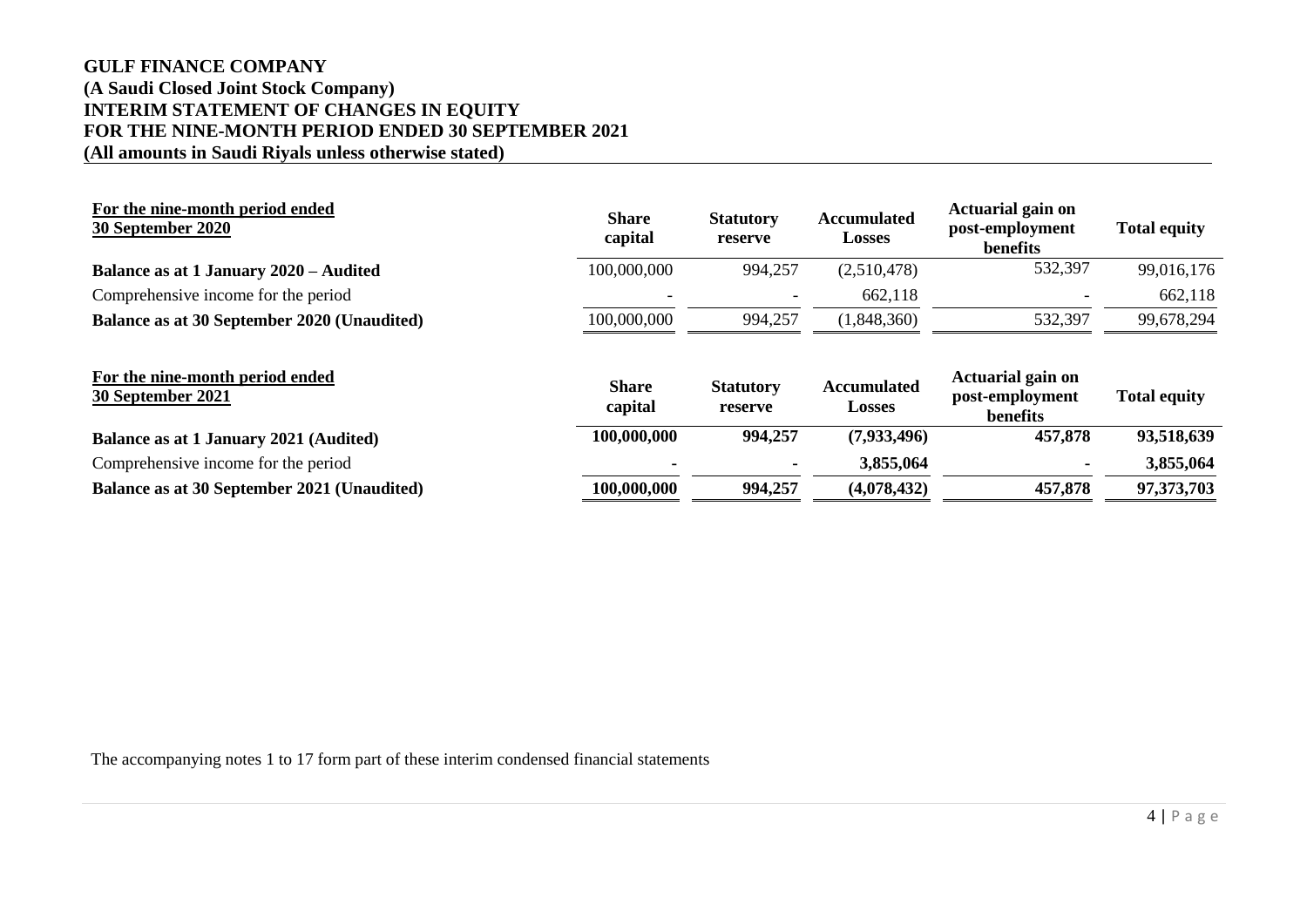# **GULF FINANCE COMPANY (A Saudi Closed Joint Stock Company) INTERIM STATEMENT OF CASH FLOWS FOR THE NINE-MONTH PERIOD ENDED 30 SEPTEMBER 2021 (All amounts in Saudi Riyals unless otherwise stated)**

|                                                                             |             |                   | For the nine-month period ended |
|-----------------------------------------------------------------------------|-------------|-------------------|---------------------------------|
|                                                                             |             | 30 September 2021 | 30 September 2020               |
|                                                                             | <b>Note</b> | (Unaudited)       | (Unaudited)                     |
| <b>CASH FLOWS FROM OPERATING ACTIVITIES</b>                                 |             |                   |                                 |
| Net operating income before zakat<br><b>Adjustments for:</b>                |             | 4,818,973         | 827,646                         |
| Depreciation of right of use assets                                         |             | 49,371            | 49,371                          |
| Depreciation of property and equipment                                      |             | 27,158            | 29,491                          |
| Amortization of intangibles                                                 |             | 16,090            | 798,605                         |
| Impairment on Islamic financing                                             | 7.1         | 238,783           | 352,725                         |
| Finance cost                                                                | 11          | 4,773,305         | 3,105,902                       |
| Impairment on fair value measurement of assets repossessed<br>held for sale |             |                   | 549,000                         |
| Government grant on SAMA liquidity support                                  | 12          | (2,968,907)       | (7,654,246)                     |
| Government grant on SAMA funding for lending program                        | 12          | (4,768,156)       | (1,895,567)                     |
| Modification gain on financial liabilities                                  | 12          |                   | (1,114,483)                     |
| Modification loss on financial assets                                       | 12          | 3,212,912         | 14,001,723                      |
| Loss on the Fair valuation of initial recognition of financial asset        | 12          | 785,270           |                                 |
| Provision for employees' post-employment benefits                           |             | 131,533           | 236,281                         |
| (Increase) / decrease in operating assets                                   |             | 6,316,332         | 9,286,448                       |
| Prepayments and other receivables                                           |             | (145, 453)        | 325,421                         |
| Due from a related party                                                    |             | (568, 439)        | (2,288,730)                     |
| Net investment in Islamic financing                                         |             | (3,162,595)       | (39,006,417)                    |
| Restricted cash deposit                                                     |             | (1,911,280)       |                                 |
| (Decrease) / increase in operating liabilities                              |             |                   |                                 |
| Other payables and accruals                                                 |             | (657,365)         | 3,844,597                       |
| Due to a related party                                                      |             | (78, 275)         | (20, 819)                       |
| Cash used in operating activities                                           |             | (207, 075)        | (27, 859, 500)                  |
| Zakat paid                                                                  |             | (356, 173)        | (878, 893)                      |
| Employees' post-employment benefits paid                                    |             | (85,005)          | (17,093)                        |
| Net cash used in operating activities                                       |             | (648, 253)        | (28, 755, 486)                  |
| <b>CASH FLOWS FROM INVESTING ACTIVITIES</b>                                 |             |                   |                                 |
| Purchase of intangible assets                                               |             | (32,692)          | (100,000)                       |
| <b>Investment in Term Deposits</b>                                          |             | (86, 415, 502)    |                                 |
| Purchase of property and equipment                                          |             |                   | (6, 871)                        |
| Net cash used in investing activities                                       |             | (86, 448, 194)    | (106, 871)                      |
| <b>CASH FLOWS FROM FINANCING ACTIVITIES</b>                                 |             |                   |                                 |
| Proceeds from financial facilities                                          |             | 102,170,881       | 90,086,886                      |
| Repayment of financial facilities                                           |             | (42, 056, 403)    | (9,744,951)                     |
| Lease liabilities paid                                                      |             | (70,000)          | (35,000)                        |
| Finance cost paid                                                           |             | (3,949,051)       | (407, 858)                      |
| Net cash generated from financing activities                                |             | 56,095,427        | 79,899,077                      |
| Net decrease in cash and cash equivalents                                   |             | (31,001,020)      | 51,036,720                      |
| Cash and cash equivalents at beginning of the period                        | 5           | 43,798,537        | 26,626,908                      |
| Cash and cash equivalents at end of the period                              | 5           | 12,797,517        | 77,663,628                      |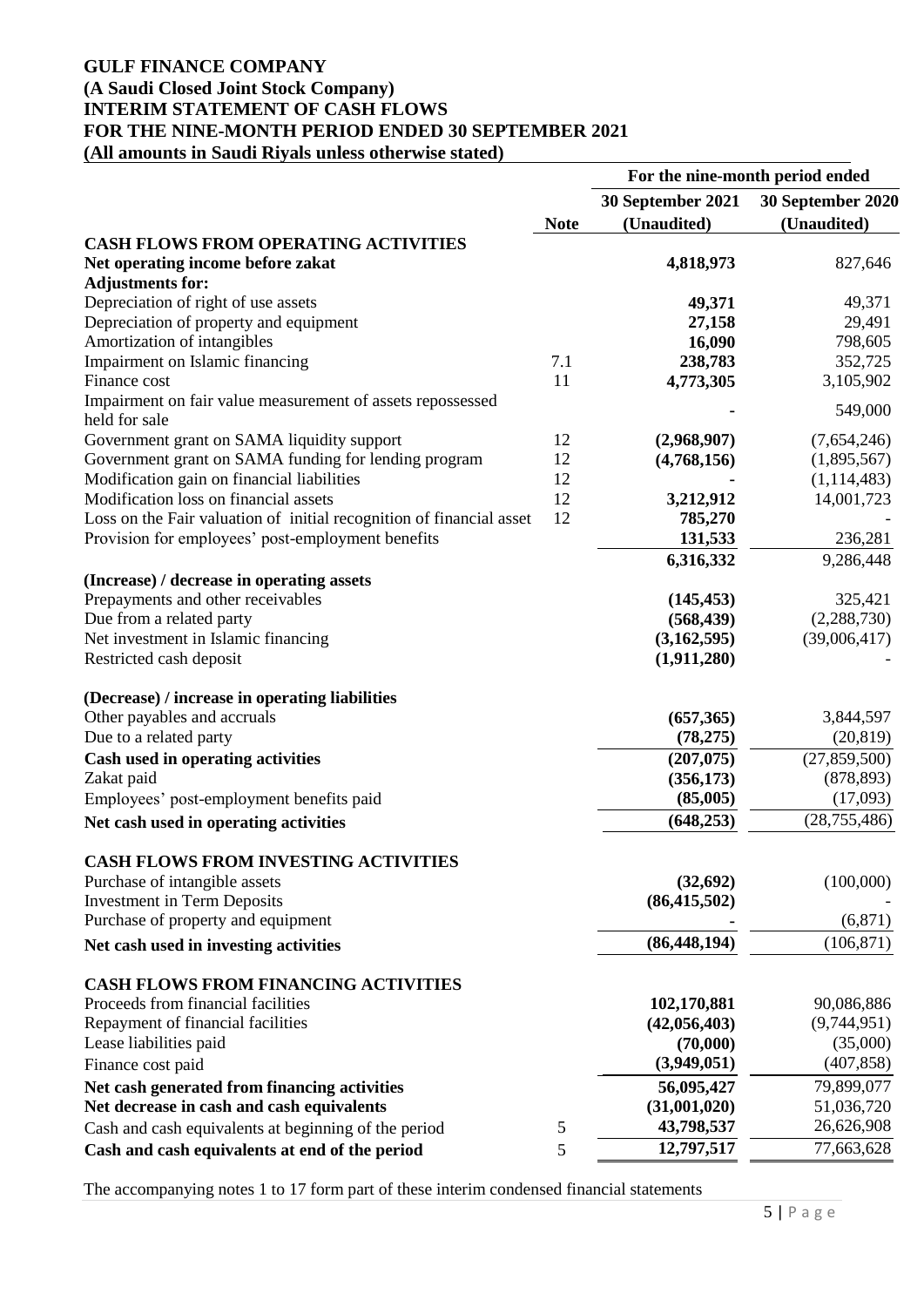# **1. LEGAL STATUS AND OPERATIONS**

Gulf Finance Company ("the Company") is a Saudi closed Joint-Stock Company formed under the laws of the Kingdom of Saudi Arabia and registered under the commercial register under No. 7013624916 on 28 Dhul Qa'adah 1433H (corresponding to 14 October 2012). On 26 Sha'ban 1435H (corresponding to 24 September 2014), the shareholders resolved to convert the legal status of the company from a limited liability company to a Closed Joint-Stock Company and obtained the necessary approval from the Ministry of Commerce & Investment (MOCI) and the Notary Public.

On 15 December 2013 and in accordance with article 6 of the implementing regulations of the law of supervision of finance companies, the Company submitted its application to the Saudi Central Bank (SAMA) to obtain its license as a financing company. On 3 Jumada al-Akhirah 1435H (corresponding to 3 April 2014), the Company obtained the preliminary approval on the license from SAMA. On 16 Safar 1436H (corresponding to 8 December 2014) the Company obtained the license from SAMA to engage in the finance lease activities. The principal of activities of the Company includes financial lease, financing production assets to Small and Medium Enterprises (SMEs).

The Company's Head Office is located at the following address: Gulf Finance Company Al Hokair Holding Group Building, Ground Floor, North Ring Road, Al Murooj Area P.O. Box 240249 Riyadh 11322 Kingdom of Saudi Arabia

The Company's activities as per the commercial registration of the Company include: (a) Wholesale and retail trade in cars and vehicles, trucks, tankers and heavy equipment, electrical and electronic devices and its spare parts in cash and installment; and

(b) Purchase of land for the construction of buildings and the investment of these buildings by selling or leasing them for the benefit of the Company provided that the real estate shall be outside the boundaries of Makkah and Madinah.

The Company has the following branches:

| S. No | <b>Branch</b> | $C.R.$ No. | Date                     |
|-------|---------------|------------|--------------------------|
|       | Riyadh        | 7013624916 | 26 Jumada Al-Awwal 1434H |
|       | Jeddah        | 7001738363 | 21 Ramadan 1439H         |
|       | Dammam*       | 2050091775 | 12 Rajab 1434H           |

\*The commercial registration of the branch has been expired. As of 30 September 2021, the Company is under process of cancellation of these commercial registrations.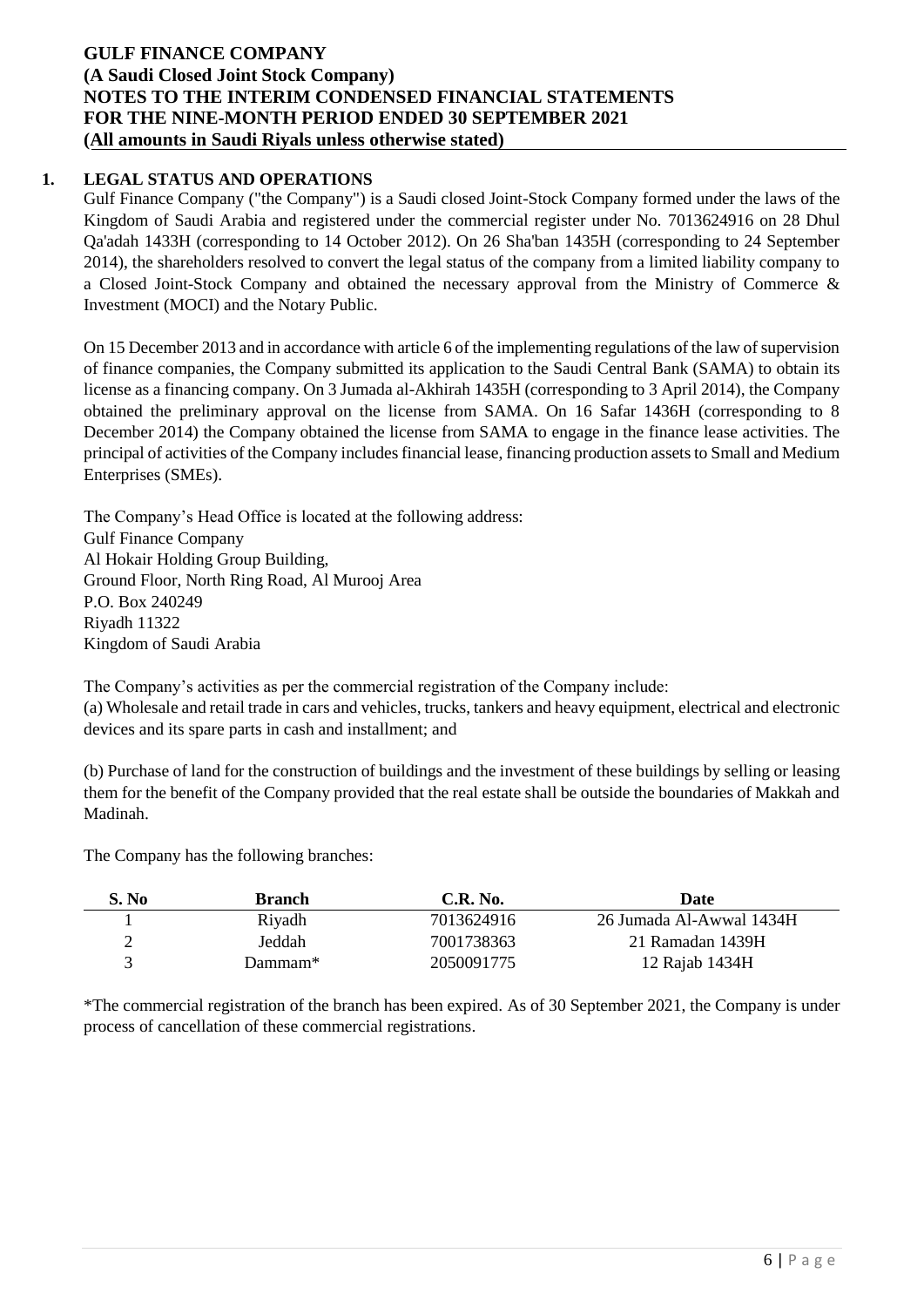## **2. BASIS OF PREPARATION**

## **2.1. STATEMENT OF COMPLIANCE**

These interim condensed financial statements of the Company have been prepared in accordance with International Accounting Standard ("IAS") 34 "Interim Financial Reporting" that is endorsed in the Kingdom of Saudi Arabia and other standards and pronouncements endorsed by the Saudi Organization for Chartered and Professional Accountants ("SOCPA").

The results for the nine-month period ended 30 September 2021 are not necessarily indicative of the results that may be expected for the financial year ending 31 December 2021.

These interim condensed financial statements do not include all the information and disclosures required in the annual financial statements and should be read in conjunction with the Company's financial statements for the year ended 31 December 2020.

Assets and liabilities in the interim statement of financial position are presented in the order of liquidity.

### **2.2. BASIS OF MEASUREMENT**

These interim condensed financial statements are prepared under the historical cost method except for the following:

- a) Investments measured at fair value;
- b) Employees' post-employment benefits are recognized at the present value of future obligations using the Projected Unit Credit Method.

### **2.3. FUNCTIONAL AND PRESENTATION CURRENCY**

These interim condensed financial statements have been presented in Saudi Riyals (SR) which is the Company's functional and presentation currency. All financial information presented in SR has been rounded to the nearest SR, unless otherwise mentioned.

## **3. SIGNIFICANT ACCOUNTING JUDGEMENTS, ESTIMATES, AND ASSUMPTIONS**

In preparing these interim condensed financial statements, management has made judgments and estimates that affect the application of accounting policies and the reported amounts of assets and liabilities, income and expense. The estimates and associated assumptions are based on historical experience and various other factors that are believed to be reasonable under the circumstances, the result of which form the basis of making judgments about the carrying values of assets and liabilities that are not readily apparent from other sources. Actual results may differ from these estimates.

The estimates and underlying assumptions are reviewed on an ongoing basis. Revision to accounting estimates are recognized in the period in which the estimates are revised if the revision affects only that period, or in the period of the revision and future periods if the revision affects both current and future periods.

The significant judgments made by management in applying the Company's accounting policies and the key sources of estimation uncertainty were the same as those described in the last annual financial statements.

## **4. NEW AMENDED STANDARDS AND INTERPRETATIONS THAT ARE NOT YET EFFECTIVE:**

There are no new standards issued, however, there are number of amendments to standards which are effective from 1 January 2021 and the details of the same has been explained in annual Financial Statements for the year ended 31 December 2020, but they do not have a material effect on the Company's interim condensed financial statements.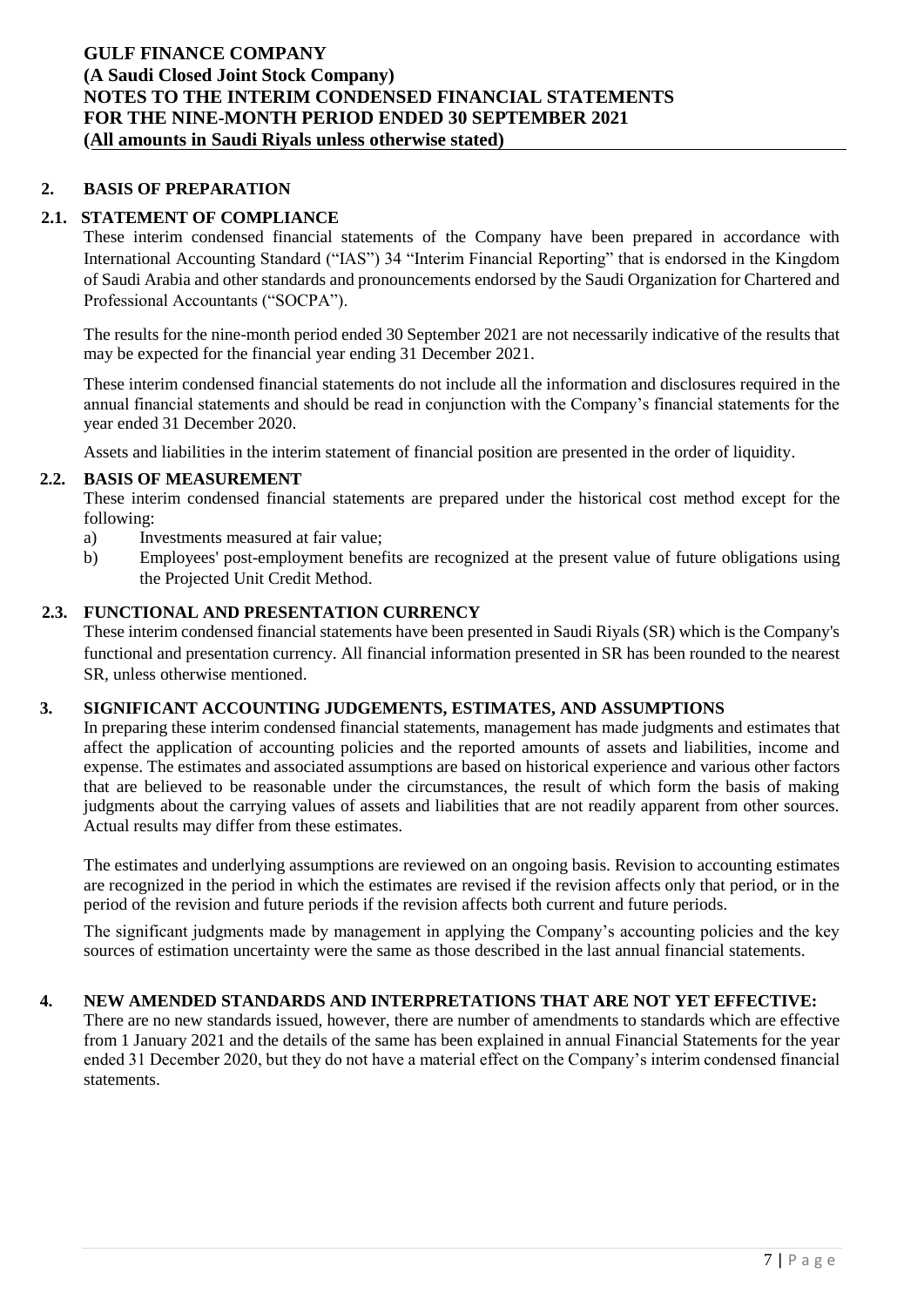# **5. CASH AND CASH EQUIVALENTS**

|                                                         | <b>Note</b> | 30 September<br>2021<br>(Unaudited) | 31 December<br><b>2020</b><br>(Audited) |
|---------------------------------------------------------|-------------|-------------------------------------|-----------------------------------------|
| Cash at bank                                            | 5.1         | 7,794,517                           | 10,756,206                              |
| Cash in hand                                            |             | 3,000                               | 3,000                                   |
| Term Deposits – Original maturity of less than 3 months | 5.2         | 5,000,000                           | 33,039,331                              |
|                                                         |             | 12,797,517                          | 43,798,537                              |

**5.1.** The Company does not earn profit on current accounts with banks and financial institutions in accordance with Shari'a rules and principles.

**5.2.** The Company has placed these term deposits with local banks having maturities of less than 3 months. These deposits earn a profit at 1%. These investments are carried at amortized cost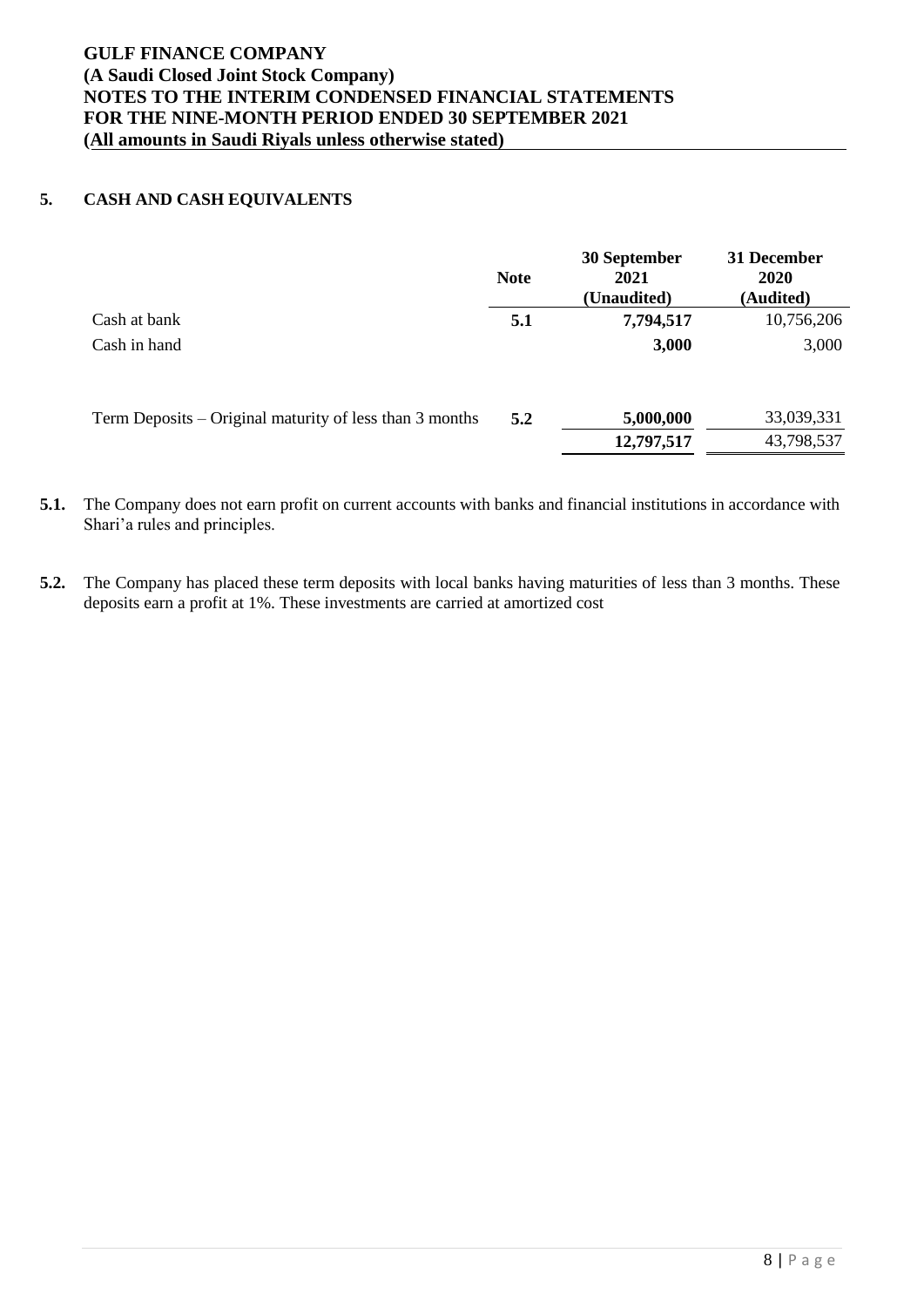# **6. RELATED PARTY TRANSACTIONS AND BALANCES**

| <b>Transactions during the year</b>                        |                                           |                                                                                         | For the nine-month period<br>ended |                                     |                                     |
|------------------------------------------------------------|-------------------------------------------|-----------------------------------------------------------------------------------------|------------------------------------|-------------------------------------|-------------------------------------|
| <b>Names</b> of<br><b>Related Parties</b>                  | <b>Nature of</b><br>Relationship          | <b>Nature of transactions</b>                                                           | <b>Note</b>                        | 30 September<br>2021<br>(Unaudited) | 30 September<br>2020<br>(Unaudited) |
|                                                            |                                           | Allocation of software and<br>related cost<br>Allocation of other operating<br>expenses |                                    |                                     | (51, 542)<br>(10, 831)              |
| Shuaa Capital<br>$PSC - UAE$                               | Shareholder<br>$-$ ("Parent"<br>Company") | Finance income<br>Finance income received<br>Commission on collection                   | 12                                 | 568,438                             | 569,478<br>(1,061,917)<br>87,538    |
|                                                            |                                           | Payment of collections<br>Collections against disposed-<br>off financing portfolio      |                                    |                                     | 2,776,004<br>(20,000)               |
| <b>Gulf Finance</b>                                        |                                           | Allocation of software and<br>related cost                                              |                                    |                                     | (39, 443)                           |
| Company PJSC<br>$- UAE$                                    | Shareholder                               | Allocation of other operating<br>expenses                                               |                                    | (387, 880)                          | (316,052)                           |
|                                                            |                                           | Repayment by Gulf Finance<br>Company                                                    |                                    | 466,155                             | 376,314                             |
| <b>Second Coast</b><br>Company for<br>Commercial<br>Hotels | Affiliate                                 | Profit earned<br>Write-off*<br><b>Modification</b> loss<br>Repayment by the related     |                                    | 587,135<br>(44, 468)<br>(231,959)   | 712,500                             |
| <b>Fifth Coast</b>                                         |                                           | party<br>Profit earned                                                                  |                                    | 426,416                             | (390, 555)<br>374,522               |
| Company for<br>Commercial                                  | Affiliate                                 | <b>Modification</b> loss<br>Write-off*                                                  |                                    | (5,172)<br>(261, 667)               | (240,972)                           |
| Hotels<br><b>First Sabeel</b>                              |                                           | Profit received<br>Profit earned                                                        |                                    | (272, 222)<br>647,653               | (102, 403)<br>721,011               |
| Hotels<br>Company                                          | Affiliate                                 | Write-off*<br>Profit received                                                           |                                    | (456, 540)<br>(407, 018)            |                                     |
|                                                            |                                           | <b>Modification</b> loss                                                                |                                    | (2, 462)                            | (293, 023)                          |
| Raibat Al<br>Yasmin<br>Company for                         | Affiliate                                 | Profit earned<br>Write-off*                                                             |                                    | 746,366<br>(182, 613)               | 712,500                             |
| <b>Real Estate</b><br>Investment and<br>Development        |                                           | <b>Modification</b> loss                                                                |                                    | (326,007)                           |                                     |
| Shuaa Cayan<br>City Lights for<br>Development &            | Affiliate                                 | Profit earned                                                                           |                                    | 368,255                             | 338,169                             |
| <b>Real Estate</b><br>Investment<br>Company                |                                           | Fee income received<br>Profit received                                                  |                                    | (301, 447)<br>(508, 094)            | (75,000)                            |
| Key<br>Management                                          | Executives                                | Salaries and other short-term<br>employee benefits                                      |                                    | 3,114,816                           | 2,690,285                           |
| Personnel                                                  | Directors                                 | <b>Board Remuneration</b>                                                               |                                    | 150,000                             | 150,000                             |

\*These write-offs relate to the unreconciled differences and has been approved by the board of directors.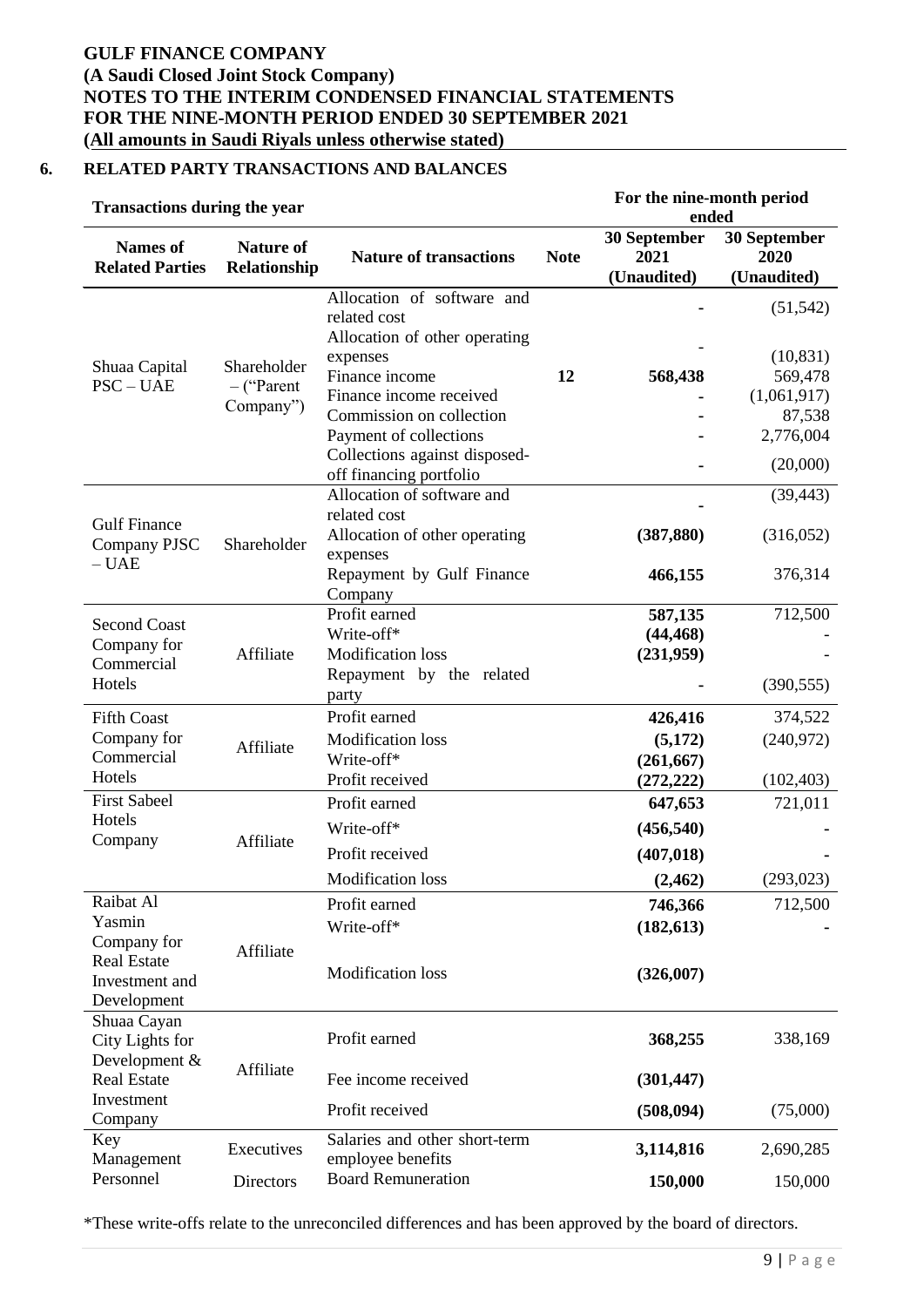### **6. RELATED PARTY TRANSACTIONS AND BALANCES (CONTINUED)**

### **Balances as at the period-end**

|                                                                    | <b>Note</b> | 30 September<br>2021<br>(Unaudited) | 31 December<br>2020<br>(Audited) |
|--------------------------------------------------------------------|-------------|-------------------------------------|----------------------------------|
| Due from a related party<br>Shuaa Capital PSC, UAE                 | 6.1         | 8,917,321                           | 8,348,882                        |
| Due to a related party<br><b>Gulf Finance Company</b><br>PJSC, UAE |             | 14,065                              | 92,340                           |

**6.1.** This represents an unsecured short-term intercompany loan without any asset-backed financing to the Parent Company under an agreement made on 7 February 2019. The loan bears interest of 9.5% per annum and was repayable in 90 days. However, upon the expiry of the term, it was rescheduled by the Company on the request of the Parent Company dated 5 August 2019 for another 180 days and was repayable on 4 November 2019. As at September 30, 2021 the loan has been overdue for more than 360 days. However, since the Company is ultimately owned 100% by Shuaa Capital PSC, UAE, no provision for impairment has been recorded.

### **Net investment in Islamic financing**

The Company has entered into certain Islamic financing agreements with the related parties. These related parties are special purpose vehicles of Shuaa Capital KSA. Due from these related parties against outstanding Islamic financing are included within net investment in Islamic financing and are given below:

|                                                                                                               | <b>Beneficial Owner</b>                      | 30<br><b>September</b><br>2021<br>(Unaudited) | <b>31 December 2020</b><br>(Audited) |
|---------------------------------------------------------------------------------------------------------------|----------------------------------------------|-----------------------------------------------|--------------------------------------|
| Second<br>for<br>Coast<br>Company<br><b>Commercial Hotels</b>                                                 | Dammam Rayhaan Fund<br>I∗                    | 8,083,833                                     | 7,773,126                            |
| Fifth Coast Company for Commercial<br><b>Hotels</b>                                                           | <b>SHUAA Saudi Hospitality</b><br>Fund $I^*$ | 5,295,833                                     | 5,408,478                            |
| <b>First Sabeel Hotels Company</b>                                                                            | Jeddah Centro Fund I <sup>*</sup>            | 8,049,167                                     | 8,267,533                            |
| Raibat Al Yasmin Company for Real<br><b>Estate Investment and Development</b>                                 | Dammam Rayhaan Fund<br>T*                    | 10,523,889                                    | 10,286,143                           |
| Lights<br>Shuaa<br>City<br>for<br>Cayan<br>Real<br>Development<br>$\&$<br>Estate<br><b>Investment Company</b> | Cayan Real Estate<br>Development Fund*       | 5,202,640                                     | 5,643,926                            |
|                                                                                                               |                                              | 37,155,362                                    | 37, 379, 206                         |

\* These Funds are managed by SHUAA Capital Saudi Arabia that is Ultimately owned by Shuaa Capital PSC  $- IIAE$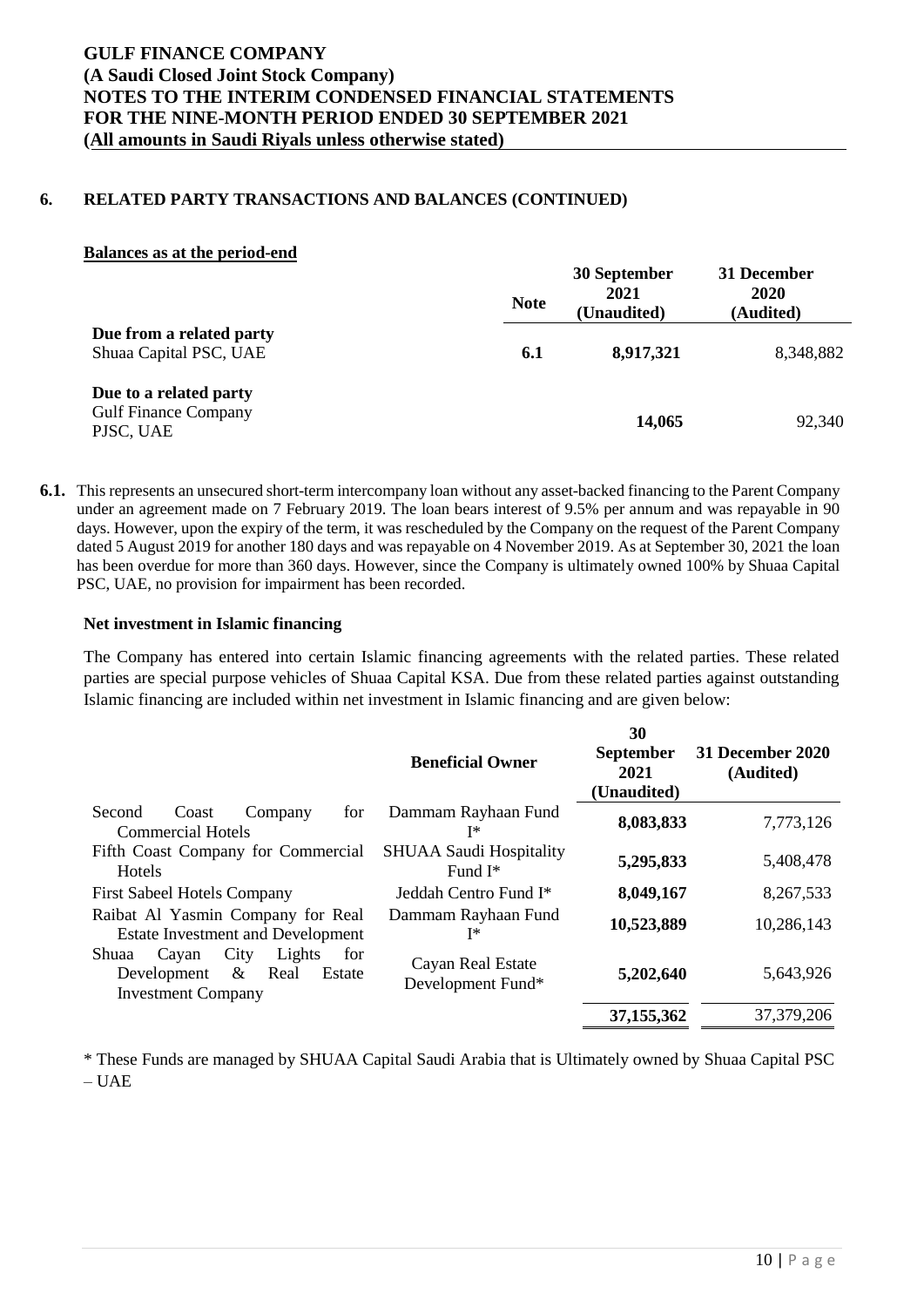## **6. RELATED PARTY TRANSACTIONS AND BALANCES (CONTINUED)**

**6.2.** The following represents the terms and conditions of short-term financing provided to related parties.

| Secured – Ijara                                                                                          | <b>Note</b> | <b>Relationsh</b><br>ip | <b>Effective</b><br><b>Interest</b><br>Rate | <b>Tenure</b> | No. of times<br><b>Rescheduled</b> | Amount<br><b>Financed</b> |
|----------------------------------------------------------------------------------------------------------|-------------|-------------------------|---------------------------------------------|---------------|------------------------------------|---------------------------|
| Second Coast Company for<br><b>Commercial Hotels</b>                                                     | 6.3         | Affiliates              | 10%                                         | 12 months     | 6                                  | 9,500,000                 |
| Fifth Coast Company for<br><b>Commercial Hotels</b>                                                      | 6.4         | Affiliates              | 10%                                         | 12 months     | $\overline{2}$                     | 5,000,000                 |
| Sabeel<br>Hotels<br>First<br>Company                                                                     | 6.5         | Affiliates              | 10%                                         | 12 months     | $\overline{2}$                     | 7,600,000                 |
|                                                                                                          |             |                         |                                             |               |                                    | 22,100,000                |
| Unsecured - Murabaha                                                                                     |             |                         |                                             |               |                                    |                           |
| Raibat Al Yasmin Company<br>for Real Estate Investment<br>and Development<br>Shuaa Cayan City Lights for | 6.6         | <b>Affiliates</b>       | 10%                                         | 12 months     | $\overline{2}$                     | 9,500,000                 |
| Development & Real Estate<br><b>Investment Company</b><br>Shuaa Cayan City Lights for                    | 6.7         | <b>Affiliates</b>       | 10%                                         | 12 months     | 3                                  | 3,000,000                 |
| Development & Real Estate<br><b>Investment Company</b>                                                   | 6.8         | Affiliates              | 10%                                         | 12 months     | 3                                  | 1,855,944                 |
|                                                                                                          |             |                         |                                             |               |                                    | 14,355,944                |
|                                                                                                          |             |                         |                                             |               |                                    | 36,455,944                |

- **6.3.** During the period, the Company has rescheduled the loan for an additional period of 3 months under SAMA Program.
- **6.4.** During the period, the Company has rescheduled the loan for a period of 12 months. Accrued profit was received at the time of rescheduling. Upon rescheduling the Company upgraded the Customer to Stage 1.
- **6.5.** During the period, the Company has rescheduled the partial loan for an additional period of 3 months eligible under SAMA Program and the remaining part for a period of 12 months. Accrued profit was received at the time of rescheduling. Upon rescheduling the Company upgraded the Customer to Stage 1.
- **6.6.** During the period, the Company has rescheduled the loan for an additional period of 3 months under SAMA Program.
- **6.7.** During the period the Company has rescheduled the loan for an additional period of 6 months without any assetbacked transaction required under Islamic principles. Accrued profit was received at the time of rescheduling. Upon rescheduling the Company upgraded the Customer to Stage 1.
- **6.8.** During the period the Company has rescheduled the restructured deal for a period of 12 months. This deal was not executed with an asset-backed transaction required under Islamic principles. Accrued profit was received at the time of rescheduling. This deal was also not disbursed initially under Islamic principles. Upon rescheduling the Company upgraded the Customer to Stage 1.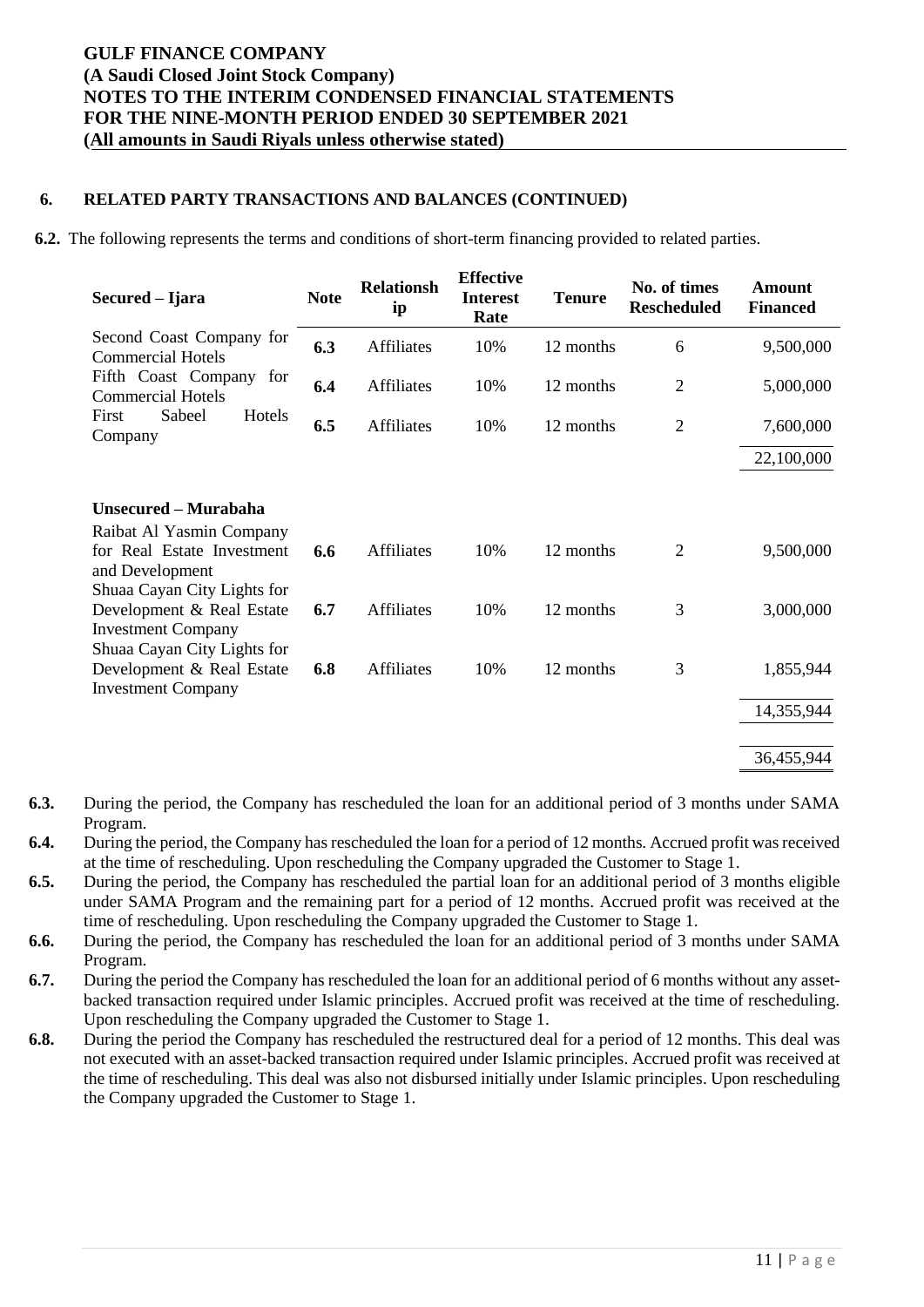## **7. NET INVESTMENT IN ISLAMIC FINANCINGS**

|                                                                         | 30 September<br>2021<br>(Unaudited) | <b>31 December 2020</b><br>(Audited) |
|-------------------------------------------------------------------------|-------------------------------------|--------------------------------------|
| Gross investment in Islamic financings                                  | 215,049,899                         | 229,814,713                          |
| Unearned / Deferred Islamic financing income                            | (23, 468, 715)                      | (36,949,255)                         |
| Unearned origination fees                                               | (516, 874)                          | (965, 561)                           |
| Net investment in Islamic financings before provision for<br>impairment | 191,064,310                         | 191,899,897                          |
| Less: Provision for impairment                                          | (4,011,680)                         | (3,772,897)                          |
| Net investment in Islamic financings                                    | 187,052,630                         | 188, 127, 000                        |

**7.1.** In response to COVID-19, SAMA launched the Private Sector Financing Support Program ("PSFSP") in March 2020 to provide the necessary support to the Micro Small and Medium Enterprises ("MSME") as per the definition issued by SAMA. As part of the Deferred Payment Program ("DPP"), the Company deferred payments for 6 months to contracts that qualify as MSME with extending the tenure of the facility.

During June 2021, SAMA further extended the same for an additional 3 months for qualifying MSME. The accounting impact of these changes in terms of the net investment in Islamic Financing has been assessed and account for as per the requirements of IFRS 9 as a modification in terms of the arrangements (see note 10). Modification loss has been recognized under other income / (expenses) in interim statement of comprehensive income.

- **7.2.** During the period, the Company has provided financing amounting to SR 10.105 million to Small and Medium-Sized Entities (SME) that qualify for the facility under SAMA funding for lending program on profit rates below-market. These facilities are 95% secured under the Kafala program and these facilities are repayable in 30 monthly installments with the first installment is due after 6 months' grace period from the date of the contract, which are discounted using average market prevailing profit rates for similar financing facilities to determine the fair value. The fair value of these amounts to SR 9.314 million. The difference between financing provided and its fair value is recorded in the interim statement of comprehensive income / (loss) as per the requirements of IFRS 9 (see Note 12).
- **7.3.** The movement in the provision for impairment of Islamic financings during the period is as follows:

|                                           | For the nine-month<br>period ended<br>30 September 2021<br>(Unaudited) | For the year<br>ended<br><b>31 December 2020</b><br>(Audited) |
|-------------------------------------------|------------------------------------------------------------------------|---------------------------------------------------------------|
| Balance at beginning of the period / year | 3,772,897                                                              | 2,885,578                                                     |
| Provided during the period / year         | 238,783                                                                | 912,369                                                       |
| Written off during the period / year      |                                                                        | (25,050)                                                      |
| Balance at the end of the period / year   | 4,011,680                                                              | 3,772,897                                                     |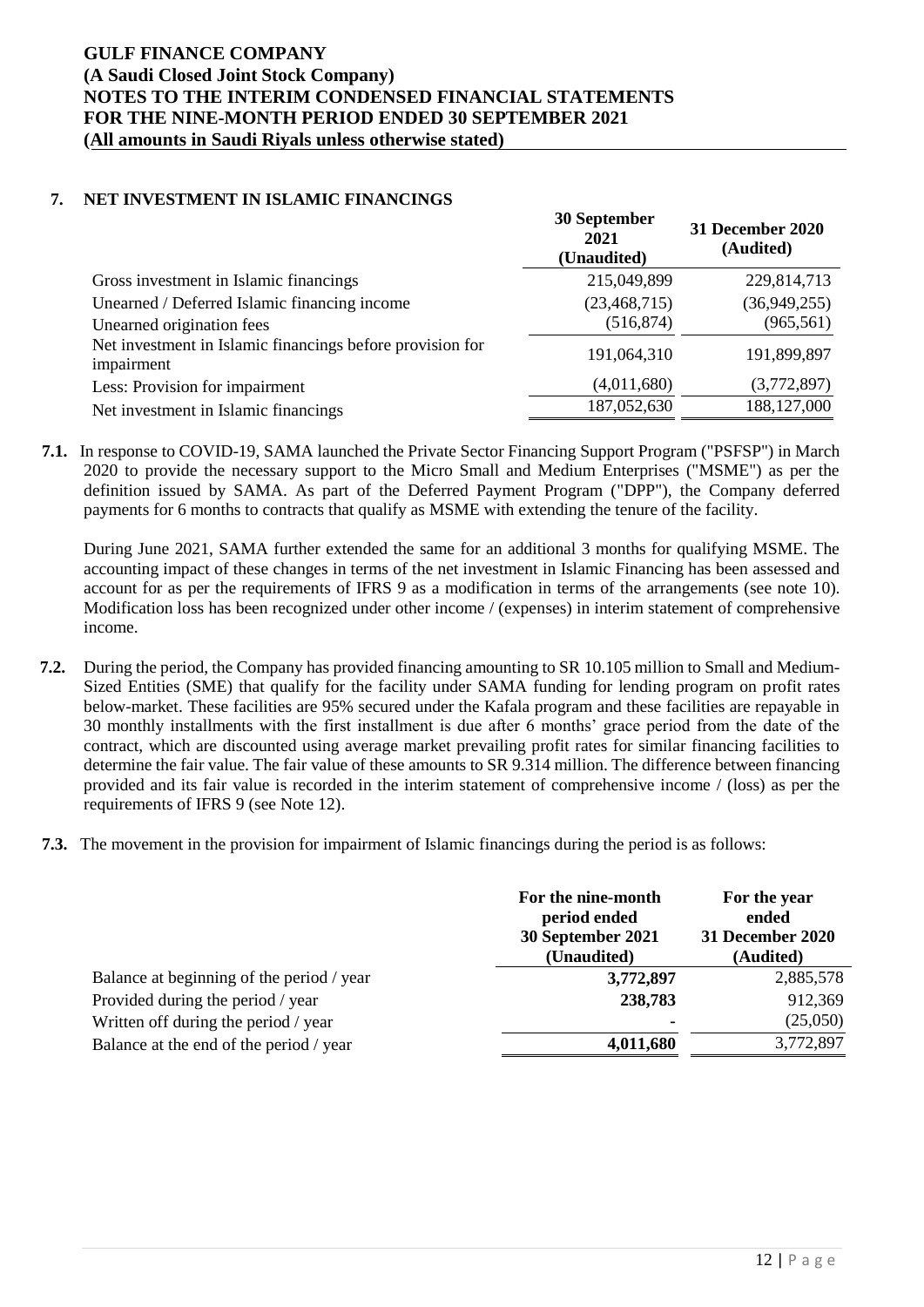## **8. SHARE CAPITAL**

The Company's subscribed and paid-up share capital of SR. 100,000,000 is divided into 10,000,000 equity shares of SR. 10 each fully subscribed and paid, and distributed among shareholders as follows:

|                                           |                 | 30 September 2021 and 31 December<br><b>2020</b> |               |  |  |
|-------------------------------------------|-----------------|--------------------------------------------------|---------------|--|--|
| <b>Shareholders</b>                       | Holding<br>$\%$ | <b>No. of Shares</b>                             | <b>Amount</b> |  |  |
| Shuaa Capital PSC, UAE                    | 92%             | 9,200,000                                        | 92,000,000    |  |  |
| Gulf Finance Company PJSC, UAE            | 5%              | 500,000                                          | 5,000,000     |  |  |
| Shuaa 1 for Commercial Brokerage LLC, UAE | 1%              | 100,000                                          | 1,000,000     |  |  |
| Shuaa 2 for Commercial Brokerage LLC, UAE | 1%              | 100,000                                          | 1,000,000     |  |  |
| Shuaa 3 for Commercial Brokerage LLC, UAE | 1%              | 100,000                                          | 1,000,000     |  |  |
|                                           | 100%            | 10,000,000                                       | 100,000,000   |  |  |

### **9. PROVISION FOR ZAKAT**

The movement in the provision for zakat is as follows:

|                                               | For the nine-month<br>period ended<br>30 September 2021<br>(Unaudited) | For the year<br>ended<br>31 December 2020<br>(Audited) |
|-----------------------------------------------|------------------------------------------------------------------------|--------------------------------------------------------|
| Balance at the beginning of the period / year | 476,502                                                                | 1,045,050                                              |
| Provided during the period / year             | 963,909                                                                | 351,884                                                |
| Payment during the period / year              | (356, 173)                                                             | (920, 432)                                             |
| Balance at the end of the period / year       | 1,084,238                                                              | 476,502                                                |

## **STATUS OF ASSESSMENTS**

The Zakat returns for the years ended 31 December 2014 till 2017 had been filed and were under review by GAZT. During the current year, upon finalization of the assessment, demand has been raised by GAZT of SR 259,618 for the years 2014 till 2017. The first payment of SR 51,923 was made immediately upon receipt of the notice. The remaining amount is payable in equal installments of SR 41,539 from 2019 to 2023 with the first amount paid on 16 December 2019. As of 30 September 2021, the remaining installment amount is SR 124,617 (3 installments of SR 41,539 each).

The Zakat return for the year ended 31 December 2020 has been filed and are under review with GAZT. The Company has obtained a certificate from the GAZT valid until 28 Ramadan 1443H corresponding to 30 April 2022.

### **10. FINANCIAL FACILITIES**

|                                | <b>Note</b> | 30 September 2021 31 December 2020<br>(Unaudited) | (Audited)     |
|--------------------------------|-------------|---------------------------------------------------|---------------|
| Long-term financial facilities |             | 194,620,670                                       | 142, 243, 255 |
| Finance Cost payable           |             | 2,245,684                                         | 1.423.844     |
|                                |             | 196,866,354                                       | 143,667,099   |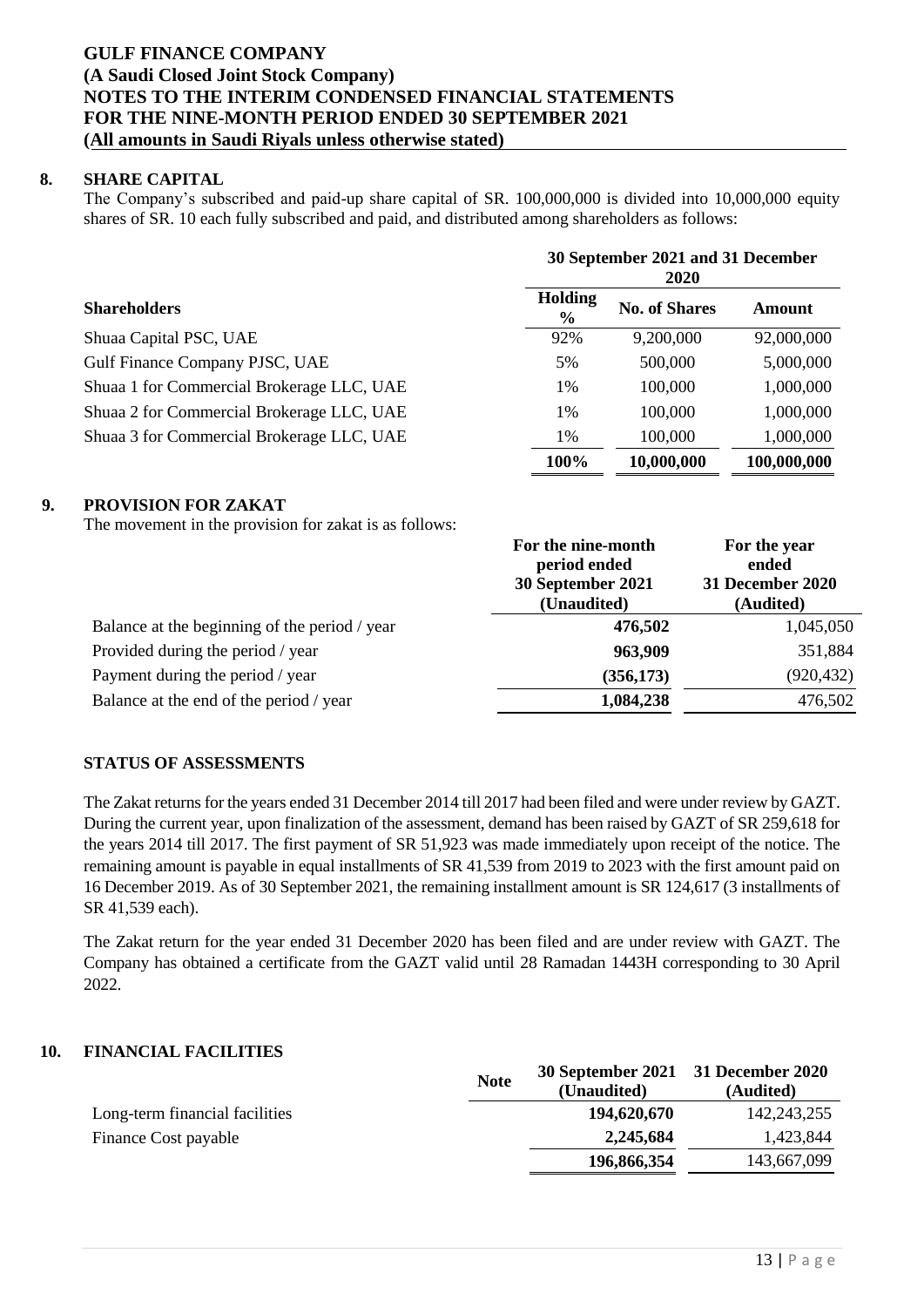**FINANCIAL FACILITIES (CONTINUED)**

|                                | 30 September 2021 31 December 2020<br>(Unaudited) | (Audited)   |
|--------------------------------|---------------------------------------------------|-------------|
| <b>Current portion</b>         |                                                   |             |
| Long-term financial facilities | 74,028,081                                        | 58,474,044  |
| <b>Non-current portion</b>     |                                                   |             |
| Long-term financial facilities | 120,592,589                                       | 83,769,211  |
|                                | 194,620,670                                       | 142,243,255 |

### **10.1. Unsecured financial facilities at amortized cost**

|                                            | 30 September 2021 31 December 2020 |             |
|--------------------------------------------|------------------------------------|-------------|
|                                            | (Unaudited)                        | (Audited)   |
| Zero-interest loan (Refer Note 10.4, 10.5) | 171,950,670                        | 139.974.862 |

### **10.2. Secured financial facilities at amortized cost**

|          | 30 September 2021 31 December 2020 |           |
|----------|------------------------------------|-----------|
|          | (Unaudited)                        | (Audited) |
| Murabaha | 22,670,000                         | 2,268,393 |

- **10.3.** The Company obtained bank financial facilities from a local bank for the purpose of financing working capital needs. These bank facilities bear finance costs at market prevailing rates and also have restricted cash deposits. The Company has collateralized certain Islamic financing receivables in order to obtain these financial facilities
- **10.4.** During the period, the Company has obtained government financing amounting to SR 10.105 million from SAMA at a zero-profit rate to finance the Small and Medium-Sized Entities (SME) under SAMA funding for a lending program. These financings are repayable in 30 monthly installments with the first installment is due after 6 months' grace period from the date of the contract, which is discounted using average market prevailing profit rates for similar financing facilities. The present value of these amounts to SR 9.208 million. The difference between financing received and its present value is recorded as a government grant and has been accounted for as per the requirements of IFRS.(See note 12)
- **10.5.** During the period, the Company has received government financing amounting to SR 4.259 million from SAMA at a zero-profit rate under SAMA liquidity support program. These financings are repayable at the end of 18 months which is discounted using average market prevailing profit rates for similar financing facilities. The present value of these amounts to SR 3.867 million. The difference between financing received and its present value is recorded as a government grant and has been accounted for as per the requirements of IFRS.(See note 12)
- **10.6.** During the period, in accordance with the instructions of SAMA, Banks have rescheduled the repayments of the financial facilities by deferring and extending the tenure of the facilities by 3-months. The accounting impact of these changes in terms of the financial facilities has been assessed and account for as per the requirements of IFRS 9 as a modification in terms of the arrangements.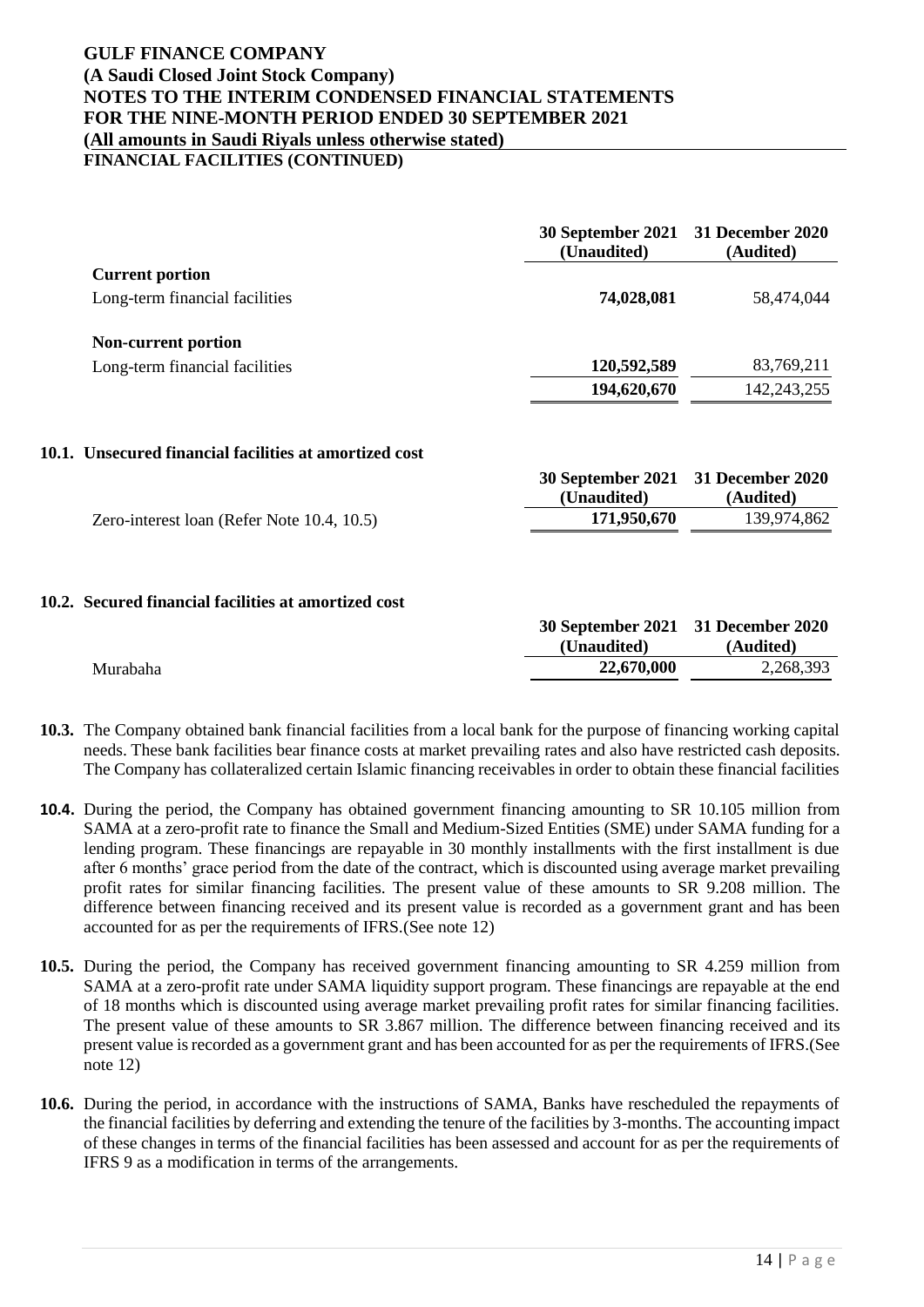**10.7.** The facility agreements include covenants which, among other things, require the Company to maintain certain financial ratios. As of 30 September 2021, the Company is in compliance with the covenants of the financing agreements.

# **11. FINANCE COST**

|                         |             | For the nine-month period ended |                   |  |
|-------------------------|-------------|---------------------------------|-------------------|--|
|                         | <b>Note</b> | 30 September 2021               | 30 September 2020 |  |
|                         |             | (Unaudited)                     | (Unaudited)       |  |
| Financial facilities;   |             |                                 |                   |  |
| -Zero interest rate     | <b>10.1</b> | 4,607,087                       | 2,978,073         |  |
| -Murabaha               | 10.2        | 136,738                         | 93,618            |  |
| Kafala Facility charges |             | 27,066                          | 29,043            |  |
| Lease Liability         |             | 2,414                           | 5,168             |  |
|                         |             | 4,773,305                       | 3,105,902         |  |

**For the nine-month period ended**

### **12. OTHER (EXPENSES) / INCOME, NET**

|                                                                         |             | r'or the mne-month period ended  |                                     |
|-------------------------------------------------------------------------|-------------|----------------------------------|-------------------------------------|
|                                                                         | <b>Note</b> | 30 September 2021<br>(Unaudited) | 30 September<br>2020<br>(Unaudited) |
| Modification gain on financial liabilities                              |             |                                  | 1,114,483                           |
| Modification loss on financial assets                                   | 7.1         | (3,212,912)                      | (14,001,723)                        |
| Loss on the Fair valuation of initial recognition of<br>financial asset | 7.2         | (785,270)                        |                                     |
| Government grant on SAMA liquidity support                              | 10.5        | 2,968,907                        | 7,654,246                           |
| Government grant on SAMA funding for lending                            | 10.4        | 4,768,156                        | 1,895,567                           |
| Finance income on loan to shareholder                                   | 6           | 568,438                          | 569,478                             |
| Origination fee                                                         |             | 678,857                          | 1,168,558                           |
| Profit on term deposits                                                 |             | 446,630                          | 283,657                             |
| Commission on collection from customers                                 |             |                                  | 87,538                              |
|                                                                         |             | 5,432,807                        | (1,228,196)                         |

### **13. CONTINGENCIES AND COMMITMENT**

During 2019, the Company has offered a loan to its shareholder Shuaa Capital PSC UAE amounting to SR 8 million as disclosed in Note 6. The loan was provided in contravention of certain of provisions of SAMA as a result the penalties section of the regulation includes possible penalties amounting to SR 250k - SR500k. The Company have submitted a letter dated 27 February 2020 to SAMA explaining the fact pattern, and, yet to receive a formal reply. Due to the inability to measure the amount of obligation with sufficient reliability, no provision for the penalties is recognized in the financial statements as at 30 September 2021.

### **14. FAIR VALUES OF FINANCIAL INSTRUMENTS**

Fair value is the price that would be received to sell an asset or paid to transfer a liability in an orderly transaction between market participants at the measurement date. Underlying the definition of fair value is the presumption that the Company is a going concern and there is no intention or requirement to curtail materially the scale of its operations or to undertake a transaction on adverse terms.

A financial instrument is regarded as quoted in an active market if quoted prices are readily and regularly available from an exchange dealer, broker, industry group, pricing service, or regulatory agency, and those prices represent actual and regularly occurring market transactions on an arm's length basis.

When measuring the fair value, the Company uses market observable data as far as possible. Fair values are categorized into different levels in a fair value hierarchy based on the inputs used in the valuation techniques as follows.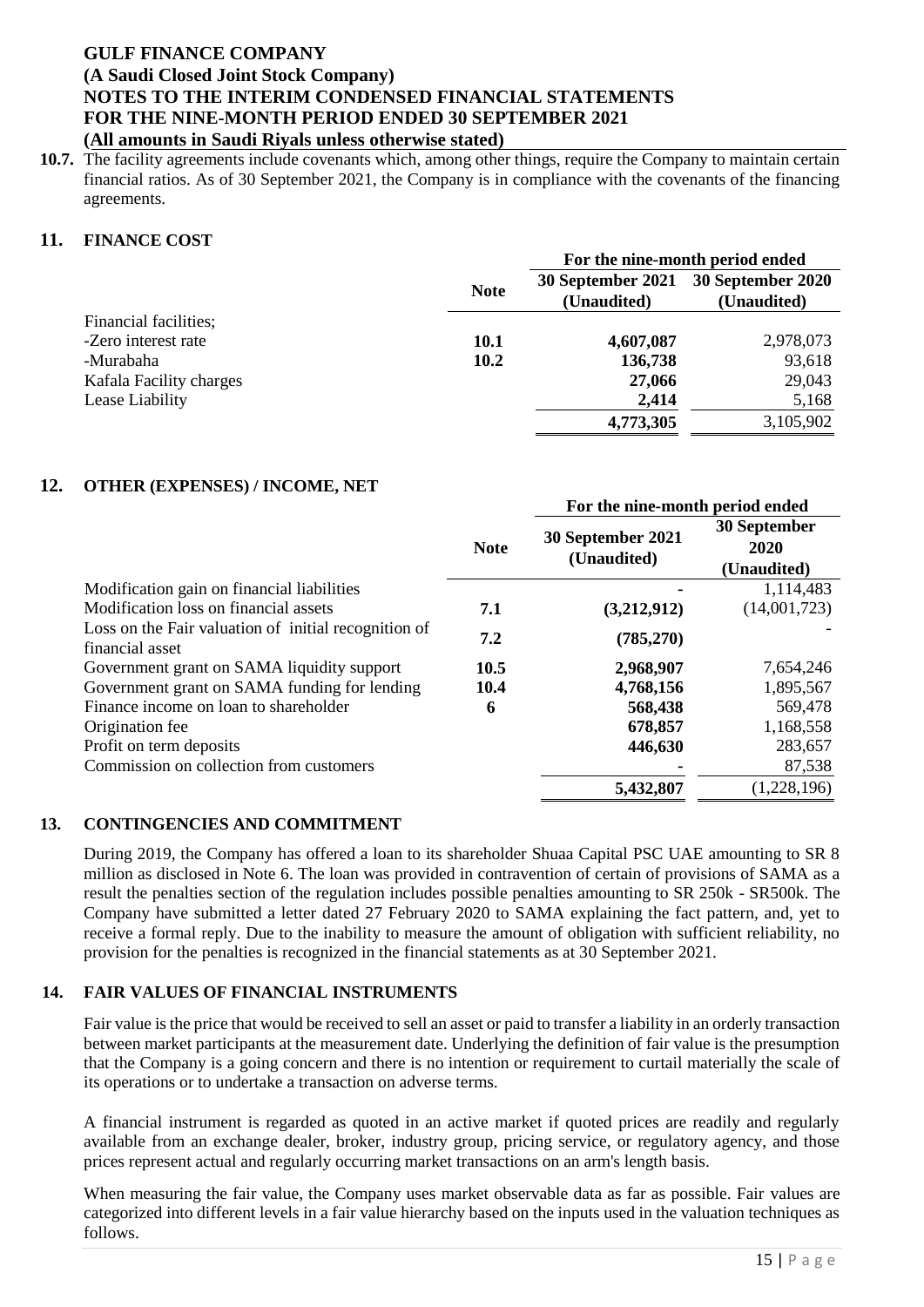Level 1: Quoted prices (unadjusted) in active markets for identical assets or liabilities that can be accessed at the measurement date

Level 2: Inputs other than quoted prices included in Level 1 that are observable for the asset or liability, either directly (i.e. as prices) or indirectly (i.e. derived from prices).

Level 3: Inputs for the asset or liability that are not based on observable market data (unobservable inputs).

# **14. FAIR VALUES OF FINANCIAL ASSETS AND LIABILITIES (CONTINUED)**

The Company's financial assets consist of cash and bank balances, investment, net investment in Islamic financing, restricted cash deposits and other receivables, its financial liabilities consist of trade payables, financial facilities, due to related party and other liabilities.

The Company's management determines the policies and procedures for both recurring fair value measurement and for non-recurring measurement

All financial assets and liabilities are measured at amortized cost except investment that are carried at FVOCI. The carrying amounts of all other financial assets and financial liabilities measured at amortized cost approximate to their fair values.

|                               |   | <b>Fair value</b> |                   |              |  |  |
|-------------------------------|---|-------------------|-------------------|--------------|--|--|
| 30 September 2021 (Unaudited) |   | Level             |                   |              |  |  |
|                               | 1 | 2                 | 3                 | <b>Total</b> |  |  |
| <b>FINANCIAL ASSET</b>        |   |                   |                   |              |  |  |
| <b>FVOCI</b> designated       |   |                   |                   |              |  |  |
| Investment carried at FVOCI   | ۰ | ۰                 | 892,850           | 892,850      |  |  |
|                               |   |                   | <b>Fair value</b> |              |  |  |
| 31 December 2020 (Audited)    |   |                   | Level             |              |  |  |
|                               | 1 | 2                 | 3                 | <b>Total</b> |  |  |
| <b>FINANCIAL ASSET</b>        |   |                   |                   |              |  |  |
| <b>FVOCI</b> designated       |   |                   |                   |              |  |  |
| Investment carried at FVOCI   |   | ۰                 | 892,850           | 892,850      |  |  |

The above financial assets and financial liabilities are measured at fair value at the end of each reporting period. The following table gives information about how the fair values of these financial assets and financial liabilities are determined:

| <b>Financial assets / financial</b><br>liabilities | <b>Valuation</b><br>$technique(s)$ and<br>key input(s) | <b>Significant</b><br>unobservable<br>input(s) | <b>Relationship and sensitivity</b><br>of unobservable inputs to<br>fair value |
|----------------------------------------------------|--------------------------------------------------------|------------------------------------------------|--------------------------------------------------------------------------------|
| Investment carried at FVOCI                        | Cost                                                   | N/A                                            | N/A                                                                            |